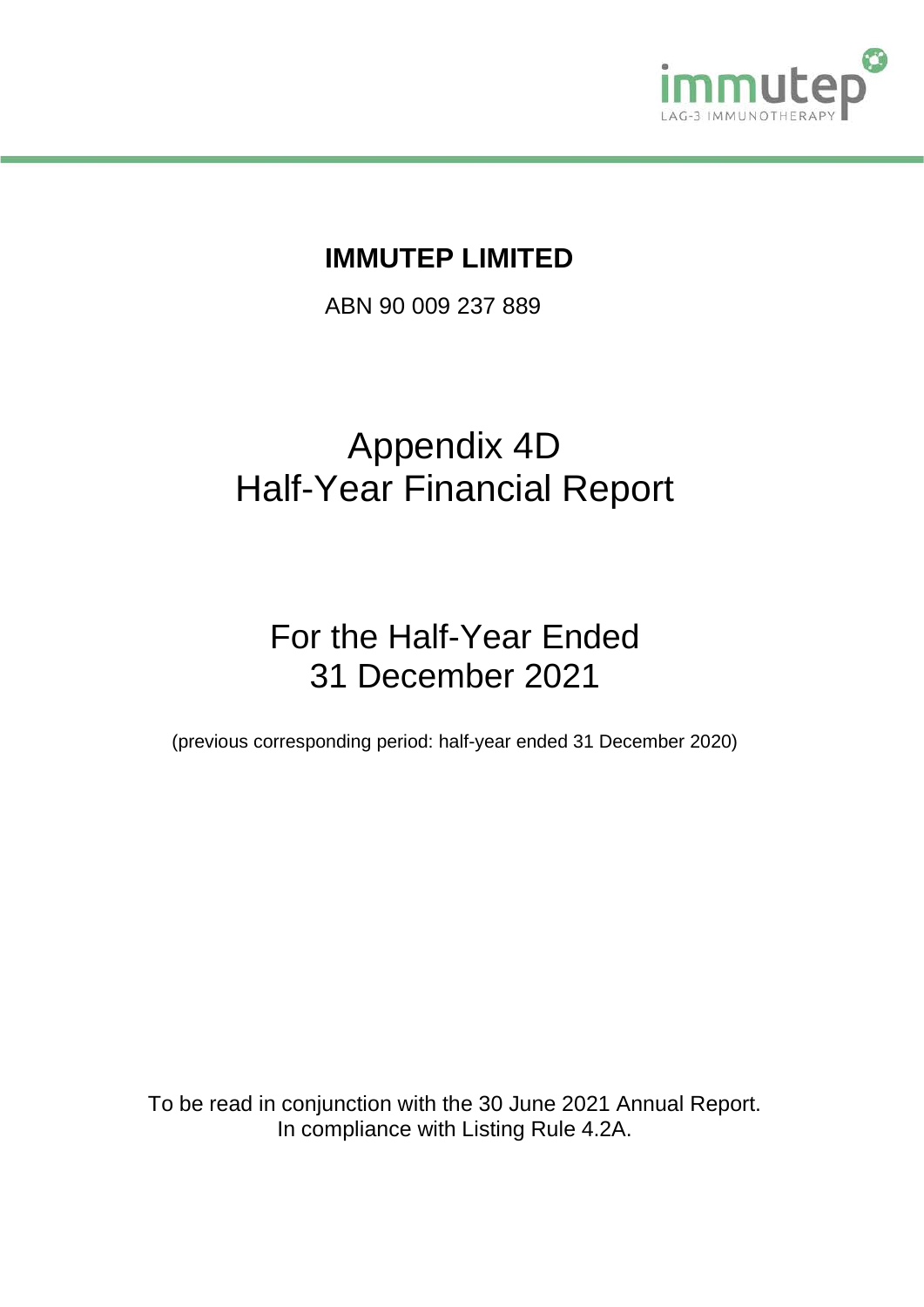

**ASX/Media Release (ASX: IMM)**

**23 February 2022**

# **Appendix 4D Half-Year Financial Report Results for Announcement to the Market**

### **Current Reporting Period – Half-year Ended 31 December 2021**

Previous Reporting Period – Half-year Ended 31 December 2020

| Revenues                                        | ۰    | ٠.       | to |                |
|-------------------------------------------------|------|----------|----|----------------|
| Other Income                                    | Up   | 26.2%    | to | 2,851,745      |
| Total revenue and other income                  | Up   | 26.2%    | to | 2,851,745      |
| Loss after tax attributable to members          | Down | 18.0% to |    | (16, 270, 213) |
| Net loss for the period attributable to members | Down | 18.0% to |    | (16, 270, 213) |

The loss after tax for the half-year ended 31 December 2021 of A\$16,270,213 was significantly lower compared to A\$19,844,146 for the half-year ended 31 December 2020. There was a significant loss of A\$8,057,161 from the net change in fair value of warrants for the half-year ended 31 December 2020, in comparison to the half-year ended 31 December 2021, which was a gain of A\$184,528.

| <b>Dividends (Distribution)</b>                                                                 | <b>Amount per Security</b> | <b>Franked Amount</b><br>per Security |
|-------------------------------------------------------------------------------------------------|----------------------------|---------------------------------------|
| Final dividend                                                                                  | n/a                        | n/a                                   |
| Previous corresponding period                                                                   | n/a                        | n/a                                   |
| Record date for determining entitlements to the dividend (in the case of a trust, distribution) |                            | n/a                                   |

### **Net Tangible Assets per Share (cents)\***

| As at 31 December 2021 | 11.37 |
|------------------------|-------|
| As at 31 December 2020 | 7.22  |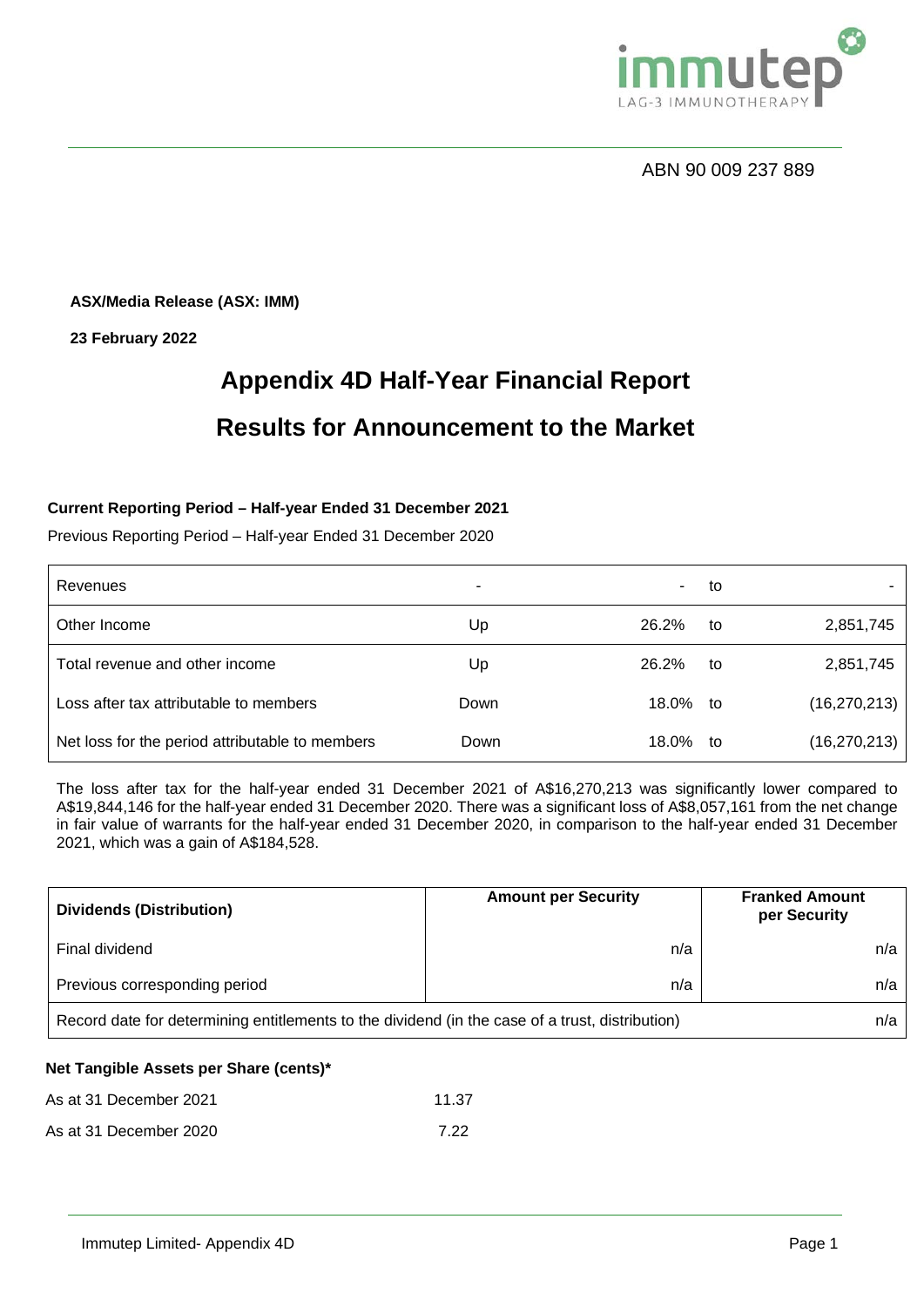## **Contents**

| Half-Year Financial Report |  |
|----------------------------|--|
|                            |  |
|                            |  |
|                            |  |
|                            |  |
|                            |  |
|                            |  |
|                            |  |

This half-year financial report does not include all the notes of the type normally included in an annual financial report. Accordingly, this report should be read in conjunction with the annual report for the year ended 30 June 2021 and any public announcements made by Immutep Limited during the half-year reporting period in accordance with the continuous disclosure requirements of the *Corporations Act 2001.*

Immutep Limited is a company limited by shares, incorporated and domiciled in Australia. Its registered office and principal place of business is at 264 George Street, Australia Square, SYDNEY, NSW 2000. Its shares are listed on the Australian Securities Exchange (ASX) and NASDAQ Global Market (NASDAQ).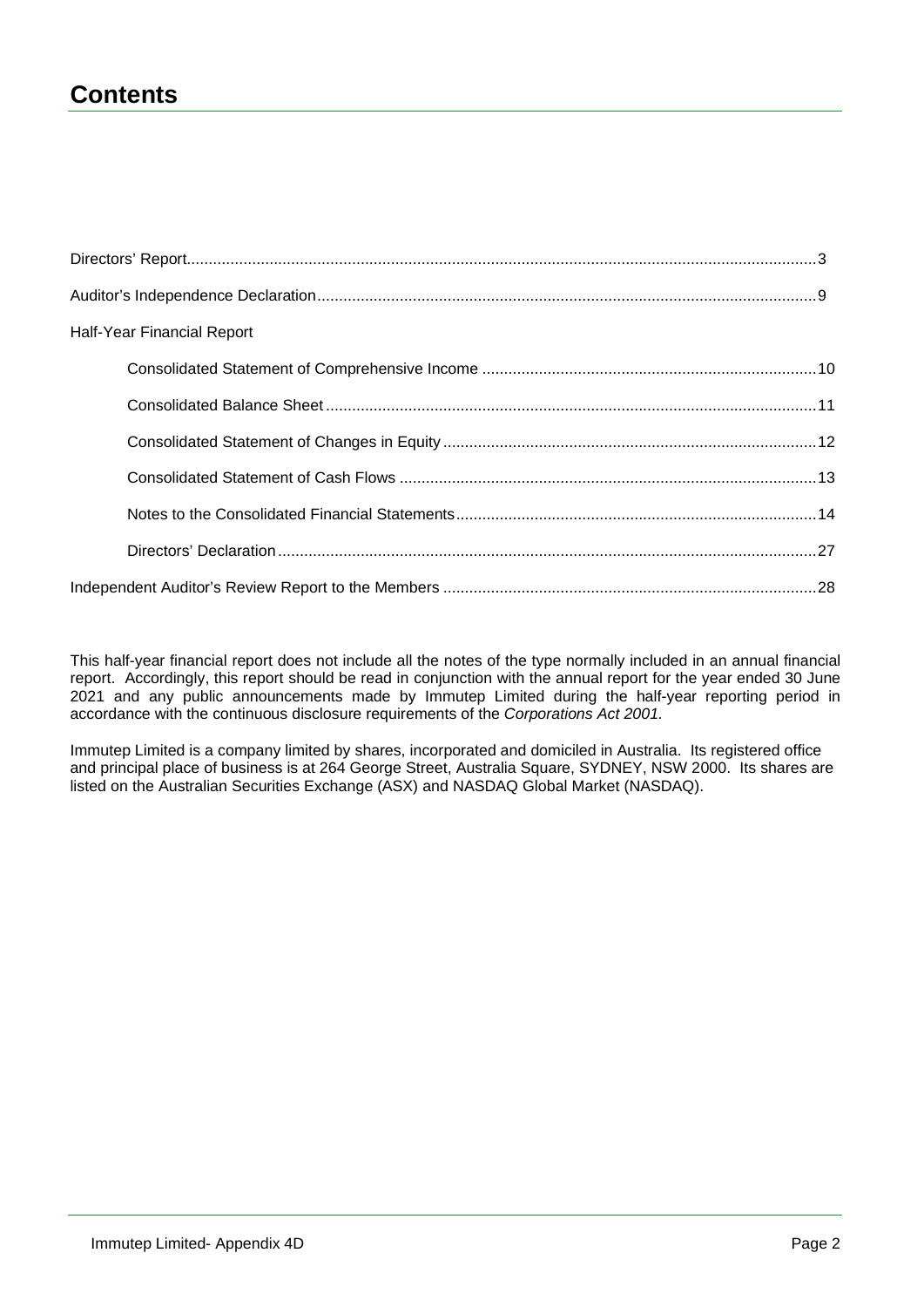## **Directors' Report**

Your directors present their report on the group consisting of Immutep Limited and the entities it controlled at the end of, or during (referred to hereafter as the "Group" or "Immutep" and or the "Company") the half-year ended 31 December 2021.

### **Directors**

The following persons were directors of Immutep during the whole of the half-year and up to the date of this report unless otherwise stated:

Dr Russell Howard (Non-Executive Chairman) Mr Pete Meyers (Non-Executive Director & Deputy Chairman)<br>Mr Marc Voigt (Executive Director & Chief Executive Officer) Mr Marc Voigt (Executive Director & Chief Executive Officer)<br>Mr Grant Chamberlain (Non-Executive Director – deceased on 28 Jan (Non-Executive Director – deceased on 28 January 2022)

The directors of Immutep are currently working on a process to appoint a new Australian resident director and will announce the new appointment as soon as practicable.

#### **Principal Activities**

Immutep is a globally active biotechnology company and is a leader in the development of LAG-3 immunotherapeutic products for cancer and autoimmune disease. It is dedicated to leveraging its technology and expertise to discover and develop novel immunotherapies, and to partner with leading organisations to bring innovative treatment options to market for patients.

Its lead product candidate is eftilagimod alpha ("efti" or "IMP321"), a soluble LAG-3Ig fusion protein based on the LAG-3 immune control mechanism, which is in clinical development for the treatment of cancer. Immutep has two other clinical candidates (IMP701 and IMP731) that are worldwide, exclusively licensed to major pharmaceutical partners, and a fourth candidate (IMP761) which is in pre-clinical development for autoimmune disease.

Immutep is listed on the Australian Securities Exchange (IMM), and on the NASDAQ (IMMP) in the United States.

#### **REVIEW OF OPERATIONS AND ACTIVITIES**

#### **PRINCIPAL ACTIVITIES**

Immutep is a globally active biotechnology company that is a leader in the development of LAG-3 immunotherapeutic products for cancer and autoimmune disease, with currently more product candidates and programs focused on LAG-3 than any other drug development company. It is dedicated to leveraging its technology and expertise to discover and develop novel immunotherapies and to partner with leading organisations to bring innovative treatment options to market for patients.

Immutep has four product candidates based on the LAG-3 immune control mechanism in development, all with different mechanisms of action. Its lead in-house product candidate is eftilagimod alpha ("efti" or "IMP321"), a soluble LAG-3Ig fusion protein, which is in late-stage clinical development for the treatment of cancer. Immutep has a second in-house product candidate (IMP761) which is in pre-clinical development for the treatment of autoimmune disease, and two clinical programs that are fully licensed to major pharmaceutical partners.

Immutep is listed on the Australian Securities Exchange (IMM), and on the NASDAQ (IMMP) in the United States.

#### **REVIEW OF OPERATIONS**

The first half-year of FY2022 has seen Immutep report a significant body of supportive clinical results from efti from its Phase IIb AIPAC and Phase II TACTI-002 trials as well as from the investigator-initiated trial INSIGHT-004. Encouraging final Overall Survival (OS) from AIPAC, especially in prespecified sub-groups, have given the Company additional confidence efti can deliver a meaningful clinical improvement for cancer patients. The Company started a preparation process for a larger clinical trial (PIII, AIPAC-003) in metastatic breast cancer (MBC). Already the TACTI-003 Phase IIb trial, has advanced the company to late-stage development, with multiple indications being evaluated to strengthen the Company's knowledge of and opportunity for efti.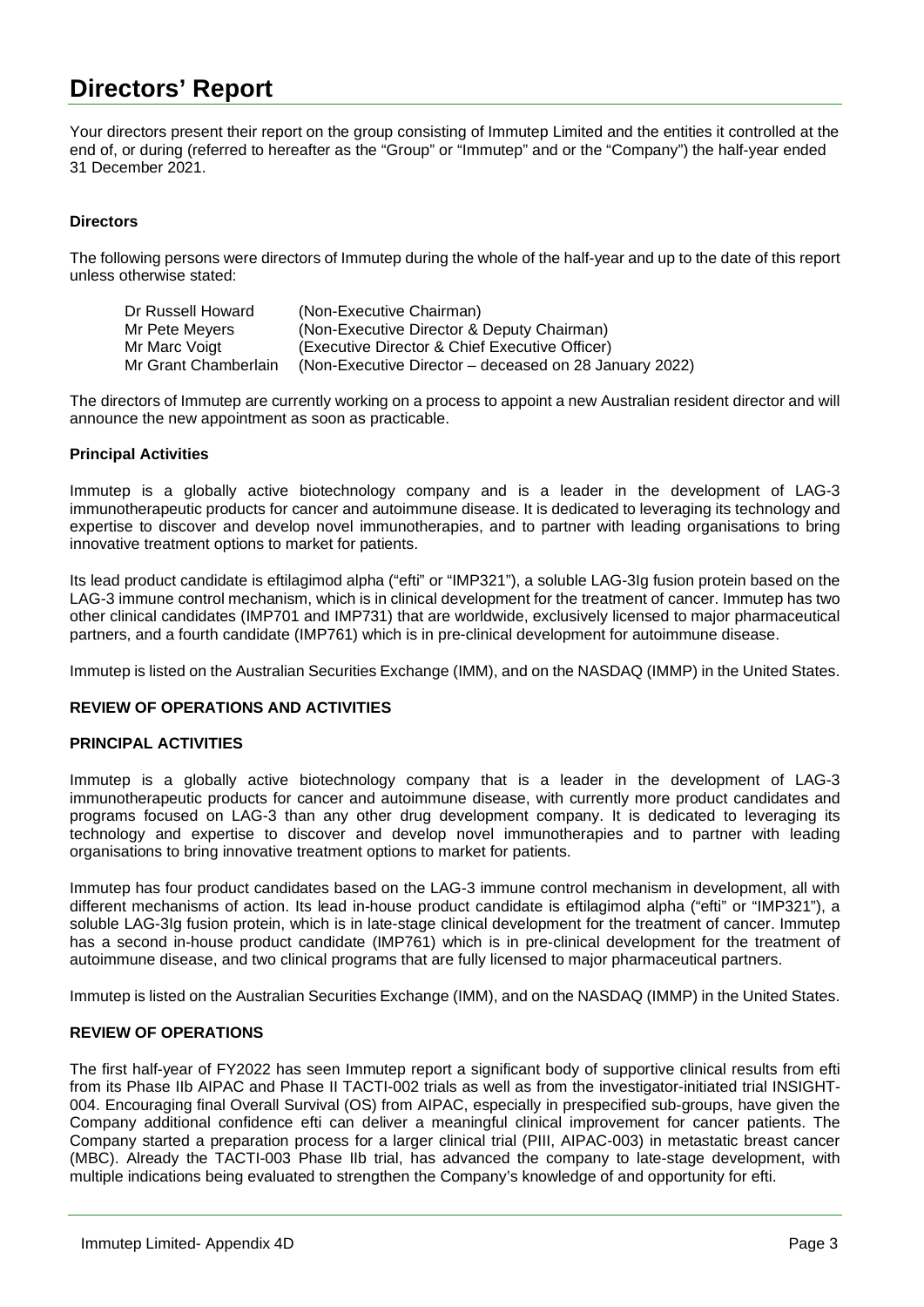## **Directors' Report (Continued)**

In July 2021, Immutep completed its share purchase plan (SPP) which opened to eligible shareholders the previous month. The Company received total SPP funds of A\$7,175,720, exceeding the targeted amount sought to be raised under the SPP of A\$5m. The SPP followed a A\$60m two-tranche institutional placement (Placement) also conducted in June 2021, with the second tranche receiving shareholder approval at Immutep's EGM held in late July.

The funds raised from the SPP and Placement are being applied to support the Company's ongoing and planned immuno-oncology clinical development programs, its pre-clinical program in autoimmune disease, manufacturing and for general working capital purposes. Importantly, they have improved Immutep's financial flexibility and extended its cash runway to the end of calendar year 2023.

Regrettably, following the close of the half-year, Immutep announced Non-Executive Director Grant Chamberlain had passed away suddenly and unexpectedly in late January 2022. Grant was a valued member of the Immutep team, having served on the Board since August 2017. The Company recognises the significant contribution he made, as well as his passion for Immutep and extensive corporate and financial insights.

#### **Clinical Trials with Eftilagimod Alpha**

#### **AIPAC - Phase IIb - Positive Final Data Reported**

Immutep reported positive final Overall Survival (OS) data from its Phase IIb AIPAC clinical trial evaluating efti in MBC in November 2021 as a *late breaker* poster at the Society for Immunotherapy of Cancer (SITC) Annual Meeting 2021.

AIPAC is the Company's Phase IIb clinical trial evaluating efti in combination with paclitaxel, a standard of care chemotherapy, as a chemo-immunotherapy combination. The trial was a randomised, double blinded, placebocontrolled clinical study in 227 HR+/HER2- metastatic breast cancer patients and was conducted across more than 30 clinical sites in Germany, UK, France, Hungary, Belgium, Poland, and the Netherlands. The combination therapy aims to boost the body's immune response against tumour cells compared to chemotherapy plus placebo.

This late-stage trial showed very encouraging OS data, including a statistically significant and clinically meaningful benefit in three prespecified subgroups representing a majority of patients. A survival benefit of +7.5 months was observed in patients < 65 years, reflecting a > 50% improvement compared to the control group. A +19.6 month survival benefit was seen in patients with low monocytes, a benefit of  $> 150\%$  compared to the control group. Lastly, a survival benefit of +4.2 months was reported in luminal B patients, reflecting a > 33% benefit compared to the control group.

In addition, a statistically significant Quality of Life preservation was demonstrated in the first 6 months from patients in the efti group in the total population. A statistically significant increase in peripheral CD8 T cells in patients in the efti group was observed and significantly correlated with improved OS.

The results from AIPAC are particularly encouraging as HR+/HER2- metastatic breast cancer is typically a nonimmunogenic cancer and therefore less responsive to modern immune checkpoint inhibitor (ICI) therapies. As such, there continues to be a large unmet medical need in this population of patients.

These encouraging final results have formed the basis for the Company's planned AIPAC-003 clinical trial (see below).

#### **AIPAC-003 - Phase III - Planned Registrational Trial**

In October 2021, Immutep received positive feedback from the European Medicines Agency (EMA) regarding its clinical development program for efti which includes AIPAC-003. Interactions with the EMA, US FDA and other regulators are ongoing. Feedback from competent authorities, along with insights from a rigorous engagement process with Key Opinion Leaders and other stakeholders will inform about next steps for the program.

AIPAC-003 is Immutep's planned Phase III trial evaluating efti in MBC. The study will be conducted across multiple countries and will be based on the Company's Phase IIb AIPAC trial, which reported encouraging final OS results in key patient subgroup populations in November 2021 (see above).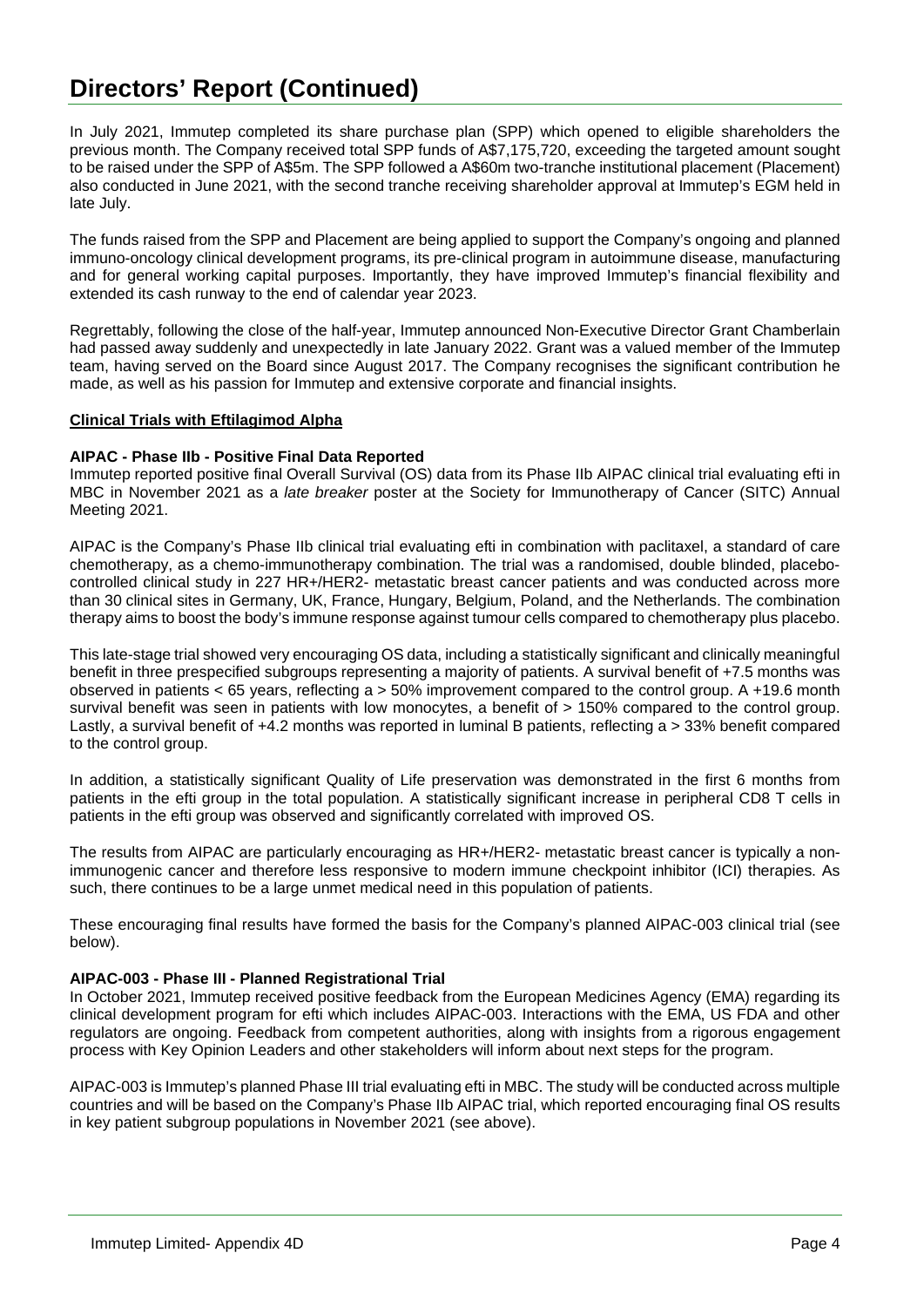## **Directors' Report (Continued)**

#### **TACTI-003 - Phase IIb - Late Stage Trial with Registration Potential and Fast Track Designation**

Based on robust data reported from TACTI-002 in 2nd line head and neck squamous cell carcinoma (HNSCC) described below, Immutep is pursuing additional clinical development of efti in HNSCC in the commercially more relevant 1st line setting via TACTI-003.

TACTI-003 is a multi-centre, open label, randomized Phase IIb clinical study evaluating the combination of efti and KEYTRUDA® (pembrolizumab) in up to 154 patients with 1st line recurrent or metastatic HNSCC. The trial will take place across Australia, Europe, and the United States in up to 35 clinical sites.

The new trial is being conducted under the terms of a second clinical trial collaboration and supply agreement with Merck & Co., Inc., Kenilworth, NJ, USA (known as MSD outside the United States and Canada) which Immutep entered into in March 2021. A similar clinical trial collaboration and supply agreement was previously executed between Immutep and MSD for the TACTI-002 trial.

In April 2021, the United States Food and Drug Administration (US FDA) awarded efti Fast Track designation for 1st line recurrent or metastatic HNSCC.

In July 2021, Immutep completed all the necessary competent authority steps with the US FDA and received IRB approval to commence TACTI-003 in the United States. Patient recruitment has commenced and is ongoing with 9 of approximately 154 patients currently enrolled into the trial at active clinical sites. More sites are planned to be activated during first quarter of calendar year 2022.

The trial design for TACTI-003 was presented to a scientific audience via a poster at the SITC 2021 conference in November 2021.

#### **TACTI-002 (also designated KEYNOTE-798) - Phase II**

TACTI-002 is Immutep's Phase II study evaluating the combination of efti with KEYTRUDA® (pembrolizumab) in 189 patients with non-small cell lung cancer (NSCLC) in 1st and 2nd line (Parts A and B, respectively) and 2nd line HNSCC (Part C). The study is taking place at approximately 20 clinical sites in Australia, Europe, and the United States. It is being conducted in collaboration with MSD and is called KEYNOTE-798 by MSD.

Immutep reported interim data from the 2nd line HNSCC patients (Part C) of TACTI-002 at the SITC 2021 conference. The results demonstrated encouraging antitumor activity. An encouraging Overall Response Rate (ORR) was reported, with 29.7% of patients responding to the combination therapy of efti and pembrolizumab. In addition, a favourable duration and depth of responses was observed, with 5 Complete Responses and a minimum duration of response extended to > 9 months across all responding patients. The responses continue to be reported in both high and low PD-L1 expressors.

Recruitment was completed for all cohorts of the TACTI-002 trial during the half-year, with Immutep enrolling and dosing the last patients in Part B (2nd line NSCLC) and in the expansion stage of Part A (1st line NSCLC).

Further data from TACTI-002, particularly in NSCLC (Parts A and B), are planned to be reported in the first half of calendar year 2022.

### **Institute of Clinical Cancer Research (IKF) INSIGHT Clinical Trial Platform**

INSIGHT is an investigator-initiated Phase I trial at the Institute of Clinical Cancer Research, Krankenhaus Nordwest (IKF) investigating different combination treatments with efti and a different route of administration for efti. The INSIGHT trial platform consists of 5 different arms from stratums A to E.

#### *INSIGHT-003 (Stratum C) – first triple combination therapy study with efti*

In August 2021, the first patient was enrolled in the Phase I INSIGHT-003 study and by December 2021 the first five patients had been safely treated and evaluated for safety. Pleasingly, no additional safety signals were observed in the study which is the first time a triple combination therapy consisting of efti and an existing approved standard of care combination of chemotherapy (carboplatin) and an anti-PD-1 therapy has been administered.

Patient recruitment is continuing with 6 out of a total of 20 patients with various solid tumours are now participating in the trial. Interim results are expected to be reported in calendar year 2022.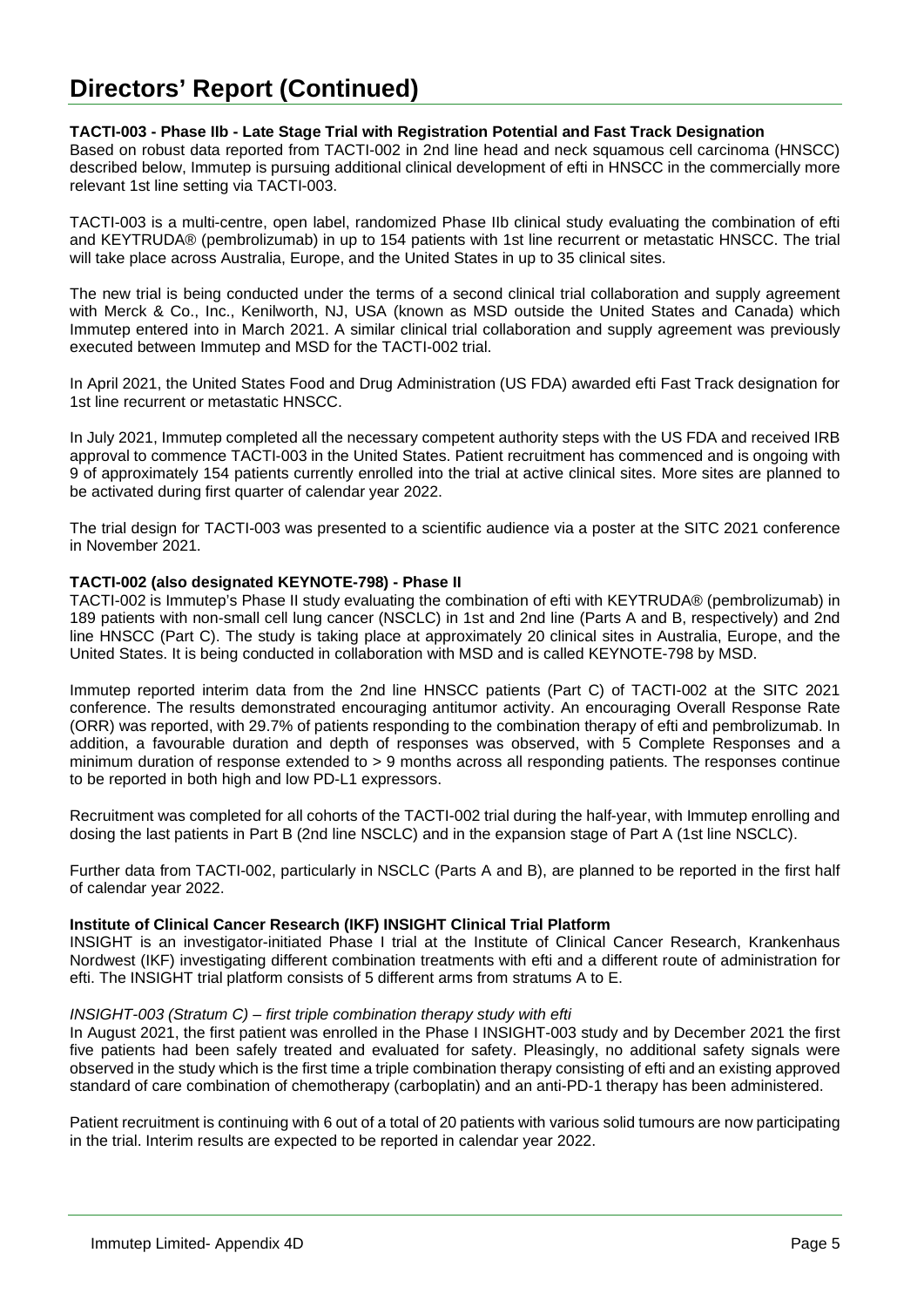### *INSIGHT-004 (Stratum D) – efti in combination with avelumab in advanced solid cancer*

In June 2021, we reported final data for our INSIGHT-004 Phase I study at ASCO, which included promising activity signals from efti in combination with avelumab in a variety of difficult to treat solid cancers. Overall, 41.7% of patients responded to the therapy and half showed disease control. A good safety profile was also observed from treatment with the combination. This data was also presented at ESMO in September 2021.

### *INSIGHT-005 (Stratum E) – efti in combination with bintrafusp alfa*

INSIGHT-005, known as stratum E of INSIGHT, will include 12 patients with solid tumours to evaluate efti in combination with bintrafusp alfa, an investigational bifunctional fusion protein immunotherapy. The study is a multicentre, open-labelled Phase I/IIa trial in previously treated patients with different solid tumours and is under a collaboration and supply agreement with Merck KGaA, Darmstadt, Germany. However, in the light of the suboptimal results from Merck KGaA's bintrafusp alpha in other studies, this arm of the INSIGHT study is currently under review and might not go ahead.

### **EOC Pharma - Phase II (China)**

In August 2021, EOC Pharma (EOC) commenced plans to expand its clinical trial pipeline for efti in China (designated EOC202 in China), with a clinical trial of efti in combination with an anti-PD-1 therapy. The new trial is expected to commence in the first half of calendar year 2022.

The new trial is in addition to EOC's planned Phase II clinical trial evaluating efti in combination with chemotherapy in metastatic breast cancer patients in China. Both trials will be fully funded by EOC which previously sponsored the completed Phase I bridging study in Mainland China. EOC is Immutep's partner and licensee for efti in Greater China. EOC has the exclusive development and commercialisation rights of efti in China, Hong Kong, Macau and Taiwan, whilst these rights in all other territories are retained by Immutep.

### **CYTLIMIC - Phase I**

CYTLIMIC is Immutep's Japanese partner for the development of a therapeutic cancer vaccine, called CYT001. The vaccine comprises (a) peptide antigens selected using an AI-based peptide binding prediction technology developed by NEC Corporation and (b) a synergistic combination adjuvant of efti and Hiltonol (Poly-ICLC).

CYTLIMIC completed a Phase I study (YCP02) evaluating CYT001 in 20 patients with resectable hepatocellular carcinoma (HCC) last year. In January 2022 their Phase I trial (CRESCENT1) which evaluated 6 patients with advanced HCC conducted in collaboration with Chiba University was terminated. Under the terms of clinical collaboration, service and supply agreements with Immutep, CYTLIMIC is fully responsible for the development of the cancer vaccine.

### **EAT COVID - Phase II**

EAT COVID is an investigator-initiated Phase II clinical trial evaluating efti in up to 110 hospitalised patients with COVID-19 in the Czech Republic. University Hospital Pilsen is the sponsor of the trial and, as such, has full control and responsibility for running and funding it with Immutep only providing clinical supplies of efti.

Safety data was reported in 2021 by the University Hospital Pilsen from the first six patients who had no adverse events and were discharged from hospital. The data were reviewed by an independent Data and Safety Monitoring Board, prompting the Hospital to commence the randomised portion of the study. Recruitment is slower than anticipated, also in the light of currently available vaccines and treatments. The trial is continuing and Immutep will provide an update in due course.

### **Eftilagimod Alpha Manufacturing**

During the second half of calendar year 2021, two additional 200L scale GMP batches of efti were manufactured and released to ensure supply of ongoing and planned clinical trials of Immutep. The filled material was transferred to Europe for storage, packaging, labeling and distribution to clinical centers worldwide. Another 200L manufacturing run was prepared to be initiated in early calendar year 2022.

In order to be prepared for the potential commercial supply assuming BLA/MAA approval, the manufacturing process will be scaled up from 200L to 2000L scale. The process development including upstream and downstream processes have been initiated at WuXi Biologics with the aim of adapting and optimizing the current manufacturing process to large scale conditions and to show comparability of both scales at analytical level. The material generated with the 2000L scale process is planned for use in Immutep's Phase III clinical trial.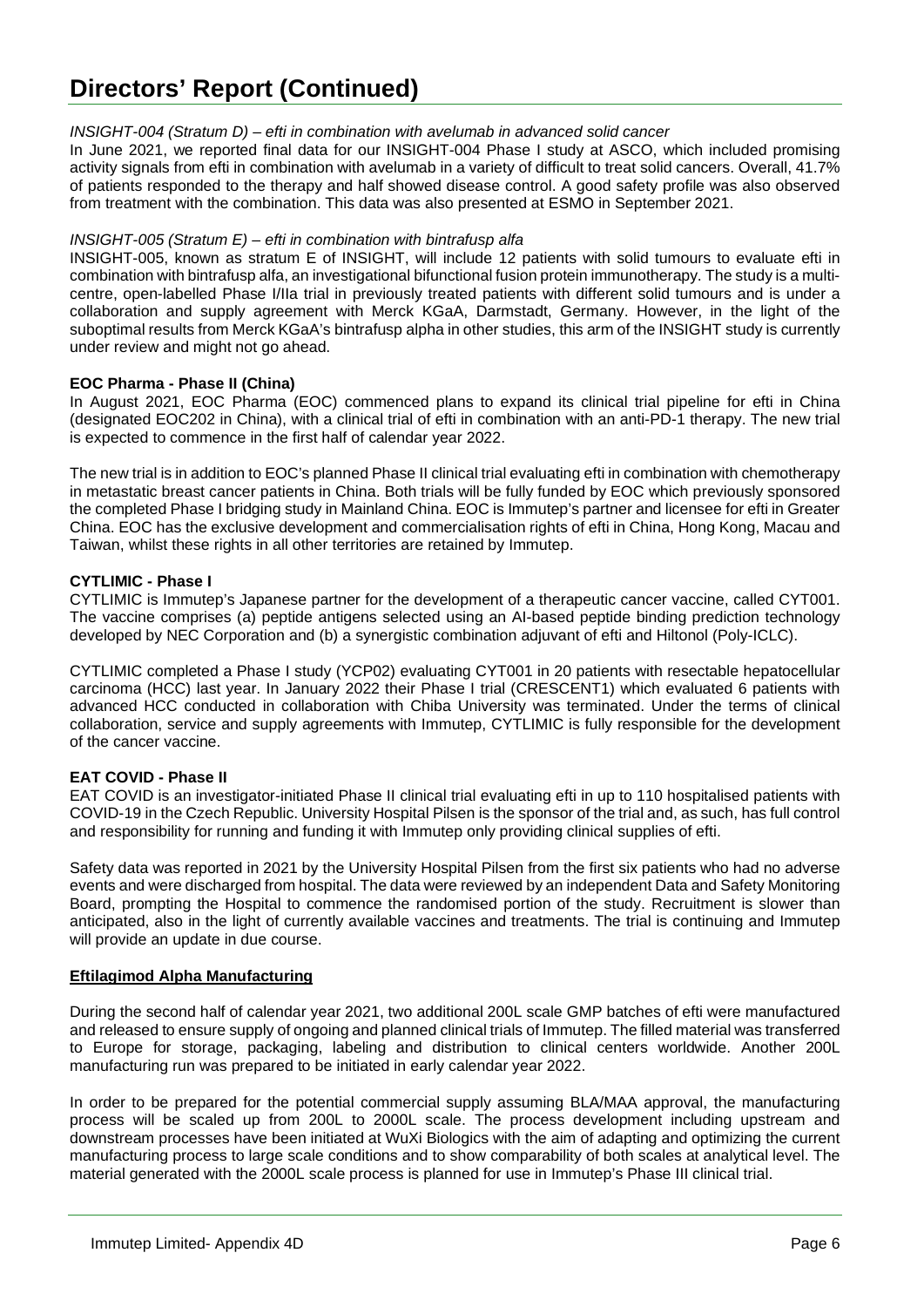### **Preclinical Research & Development**

#### **IMP761**

IMP761 is Immutep's immunosuppressive agonist antibody to LAG-3 which aims to treat the causes of autoimmune disease, such as inflammatory bowel disease, rheumatoid arthritis, and multiple sclerosis, rather than merely treating the symptoms.

During the half-year, Immutep signed a Manufacturing Service Agreement with Northway Biotech, an end-to-end biopharmaceutical contract development and manufacturing organisation, to manufacture IMP761 ahead of clinical testing. Northway is developing a GMP-compliant manufacturing process of IMP761 in large scale bioreactors. The engineering and first GMP run at 200L is planned to occur in early calendar year 2022 and should provide material for toxicology studies and a potential Phase I clinical trial in autoimmune diseases for IMP761.

#### **Licensed Programs**

#### **Novartis - IMP701 - Phase II**

Novartis is Immutep's partner for the development of Ieramilimab (Novartis code: LAG525), a humanised LAG-3 antagonist antibody derived from Immutep's IMP701 antibody. Novartis continues to evaluate leramilimab in five clinical trials in multiple cancer indications and in approximately 1,000 patients.

#### **GlaxoSmithKline (GSK) - IMP731 - Phase I**

GSK is Immutep's partner for GSK2831781, a LAG-3 depleting antibody derived from Immutep's IMP731 antibody. Currently Immutep's exclusive license with GSK remains in place for GSK2831781, while GSK determines its next steps for the GSK2831781 development program.

#### **LabCorp**

Laboratory Corporation of America Holdings, known as LabCorp (NYSE: LH) is Immutep's collaboration partner, supporting LabCorp's development of immuno-oncology products or services. Immutep was selected by LabCorp for its in-depth LAG-3 expertise and knowledge. As the collaboration progresses, Immutep will receive further commercial milestones and service payments under its agreement with LabCorp.

#### **Intellectual Property**

Immutep continues to pursue an active intellectual property protection program for its technologies. During the half-year, five new patents were granted.

In particular, Immutep was granted two Chinese patents, relating to combined therapeutic preparations comprising efti and either a PD-1 pathway inhibitor or a chemotherapy agent.

Immutep was also granted three patents relating to LAG525 (IMP701), in China, India and Malaysia. The patents are co-owned by Novartis AG and Immutep SAS, and are fully licensed to Novartis.

#### **Financial Performance**

The Company completed a two-tranche placement and share purchase plan (SPP) in July 2021, raising a total of A\$67.2m before transaction costs. The second tranche and SPP shares were issued following approval by shareholders at an EGM in July 2021. The placement was supported by high-quality institutional investors in Australia and offshore. The proceeds from the financings are being used for further development and expansion of the Company's current and future product pipeline of LAG-3 candidates for the treatment of cancer and autoimmune disease.

The Company's cash and cash equivalent balance as at 31 December 2021 was A\$99.7m.

Immutep is in a strong financial position with a cash runway beyond the end of calendar year 2023 and beyond several significant data read-outs and other potential catalysts.

Interest income increased from A\$48k in the half-year ended 31 December 2020 (HY2020) to A\$130k in the halfyear ended 31 December 2021 (HY2021). The increase was mainly due to an increase in cash balances.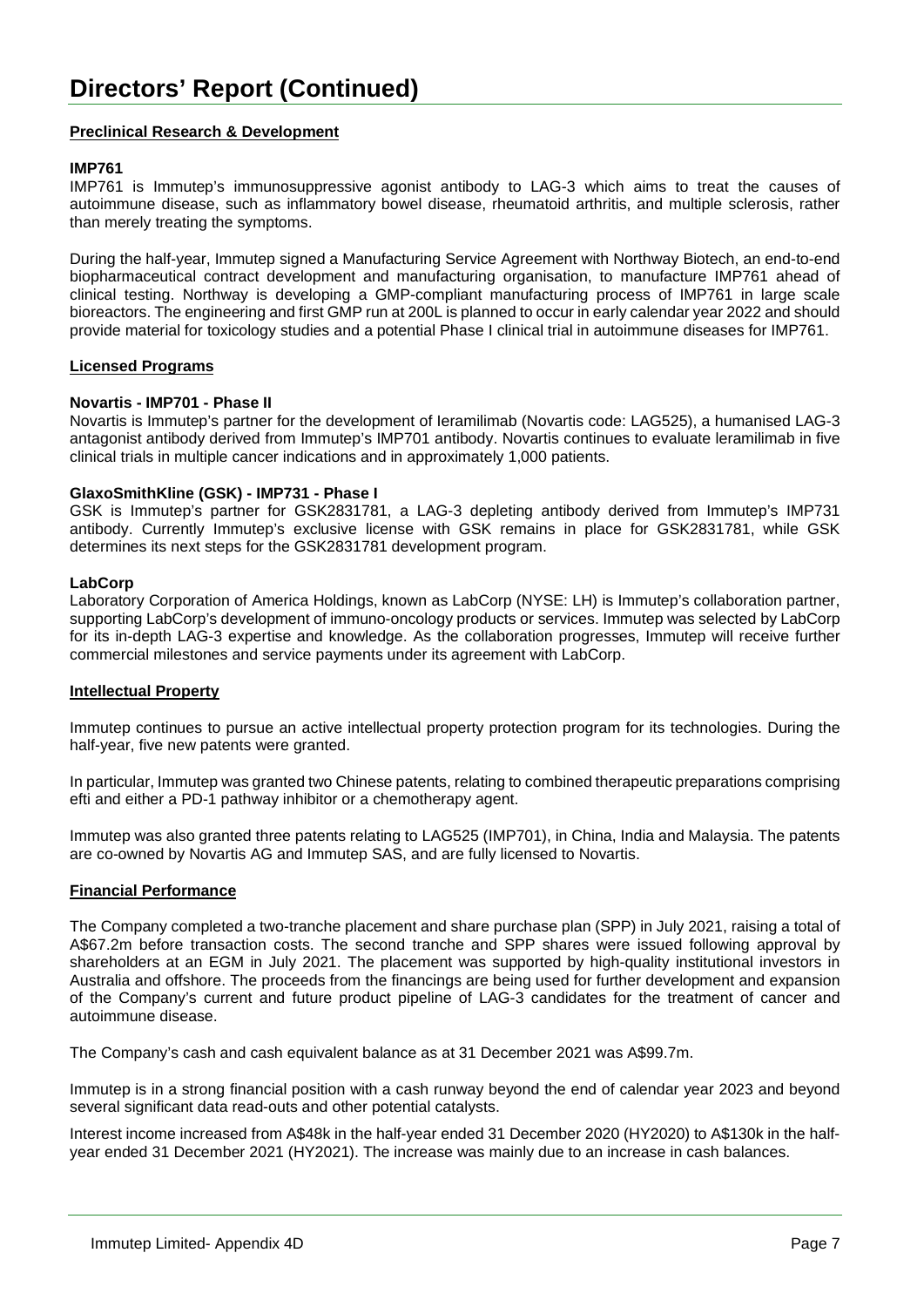## **Directors' Report (Continued)**

Research & development and intellectual property expenses increased by A\$5.2m to A\$14.6m in HY2021. This increase was mainly attributable to the significant increase in manufacturing costs and increased clinical trial costs related to TACTI-003 for which patient recruitment has commenced.

Corporate & administrative expenses for HY2021 were A\$4.3m, which is A\$1.2m higher than in HY2020. Corporate & administrative expenses include share-based payments (non-cash expense) totalling A\$1.32m in HY2021, compared to A\$1.06m in HY2020.

The loss after tax for HY2021 of A\$16,270,213 was significantly lower compared to A\$19,844,146 for HY2020. Whilst there was an increase in corporate & administrative expenses and research & development and intellectual property expenses of A\$6.3m, there was a significant decrease in noncash costs such as fair value movements in warrants, fair value movement in convertible notes and foreign exchange loss. In HY2021, there was a net gain of A\$185k in fair value movement of warrants compared to a loss of A\$8.1m from fair value movements in warrants in HY2020. In HY2021, the expense from the fair value movement in convertible notes also decreased by A\$468k compared to HY2020. Additionally, there was a foreign exchange loss of A\$780k in HY2020, however in HY2021 there was a foreign exchange gain of A\$455k. The overall net decrease in loss after tax for this reporting period compared to the last half year reporting period was A\$3.57m.

### **Outlook**

As the second half of the financial year 2022 progresses, we have been building excitement not only about the opportunity for efti and Immutep, but also for the LAG-3 sector. Bristol Myers Squibb has signaled its intent to be launch-ready in anticipation of its PDUFA date for relatlimab in March 2022 and the EMA decisions expected mid calendar year 2022, which could see the first LAG-3 product approved for patients. This will boost the whole LAG-3 drug development industry. As the only LAG-3 pure play, with more products and programs than any other biotech or pharma company, Immutep will be actively progressing business development discussions to ensure it is positioned well.

Immutep will also continue its focus on reporting results from the TACTI-002 trial and advancing its latestage studies, TACTI-003 and AIPAC-003, as well as the INSIGHT studies.

On behalf of the Board and management team of Immutep, we thank you for your continued support and look forward to updating you with further progress in the months ahead.

### **Auditor's independence declaration**

A copy of the auditor's independence declaration as required under section 307C of the *Corporations Act 2001* is set out on page 9. This report is made in accordance with a resolution of directors.

Yours sincerely,

 $l l$  (9

**Mr Marc Voigt CEO and Executive Director**

**Immutep Limited 23 February 2022**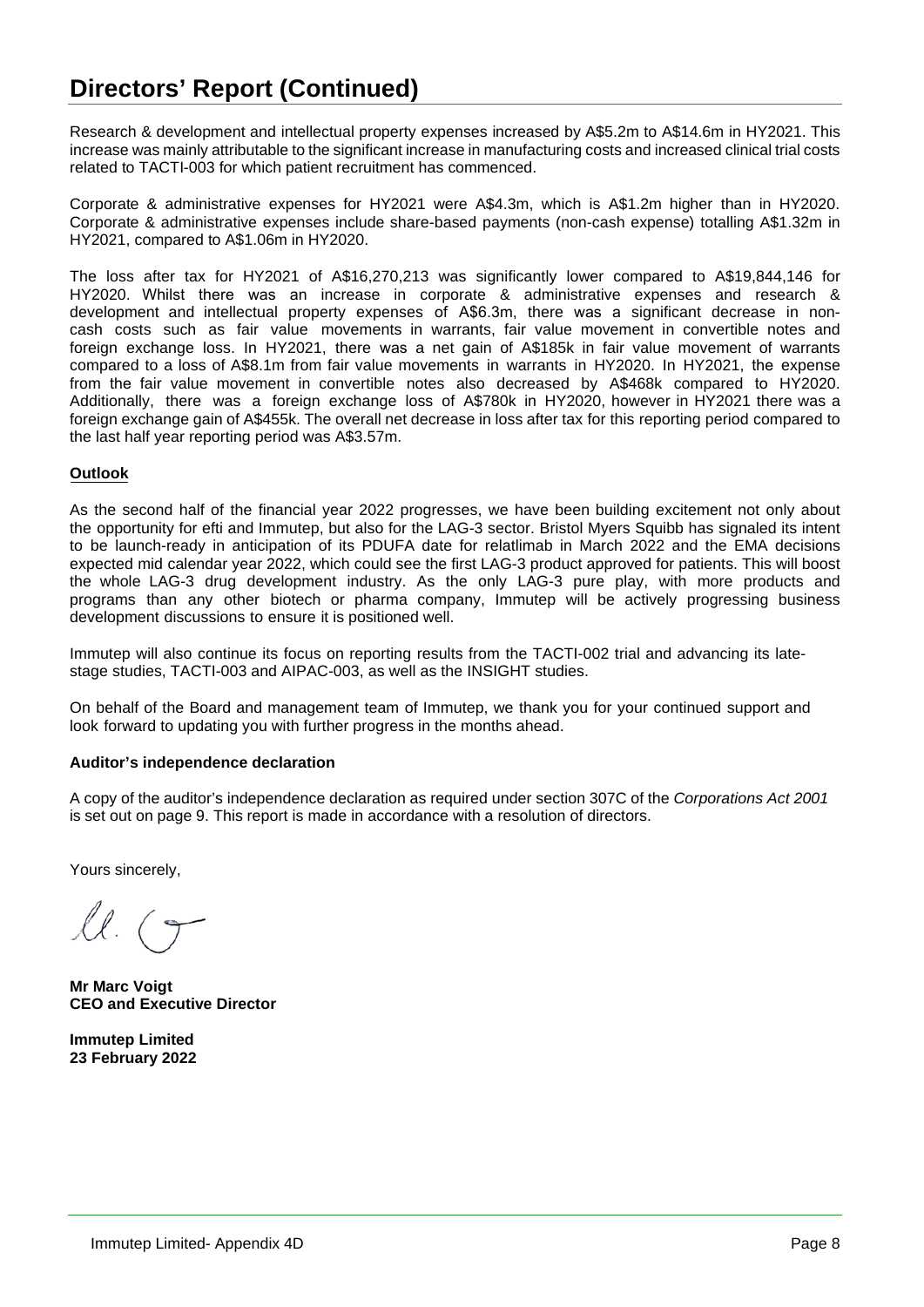

## Auditor's Independence Declaration

As lead auditor for the review of Immutep Limited for the half-year ended 31 December 2021, I declare that to the best of my knowledge and belief, there have been:

- (a) no contraventions of the auditor independence requirements of the *Corporations Act 2001* in relation to the review; and
- (b) no contraventions of any applicable code of professional conduct in relation to the review.

This declaration is in respect of Immutep Limited and the entities it controlled during the period.

Jasa Clays

Jason Hayes **Sydney Sydney Sydney Sydney Sydney Sydney** Sydney Sydney Sydney Sydney Sydney Sydney Sydney Sydney Partner 2022 PricewaterhouseCoopers

PricewaterhouseCoopers, ABN 52 780 433 757 One International Towers Sydney, Watermans Quay, Barangaroo, GPO BOX 2650, SYDNEY NSW 2001

T: +61 2 8266 0000, F: +61 2 8266 9999, www.pwc.com.au

Level 11, 1PSQ, 169 Macquarie Street, Parramatta NSW 2150, PO Box 1155 Parramatta NSW 2124 T: +61 2 9659 2476, F: +61 2 8266 9999, www.pwc.com.au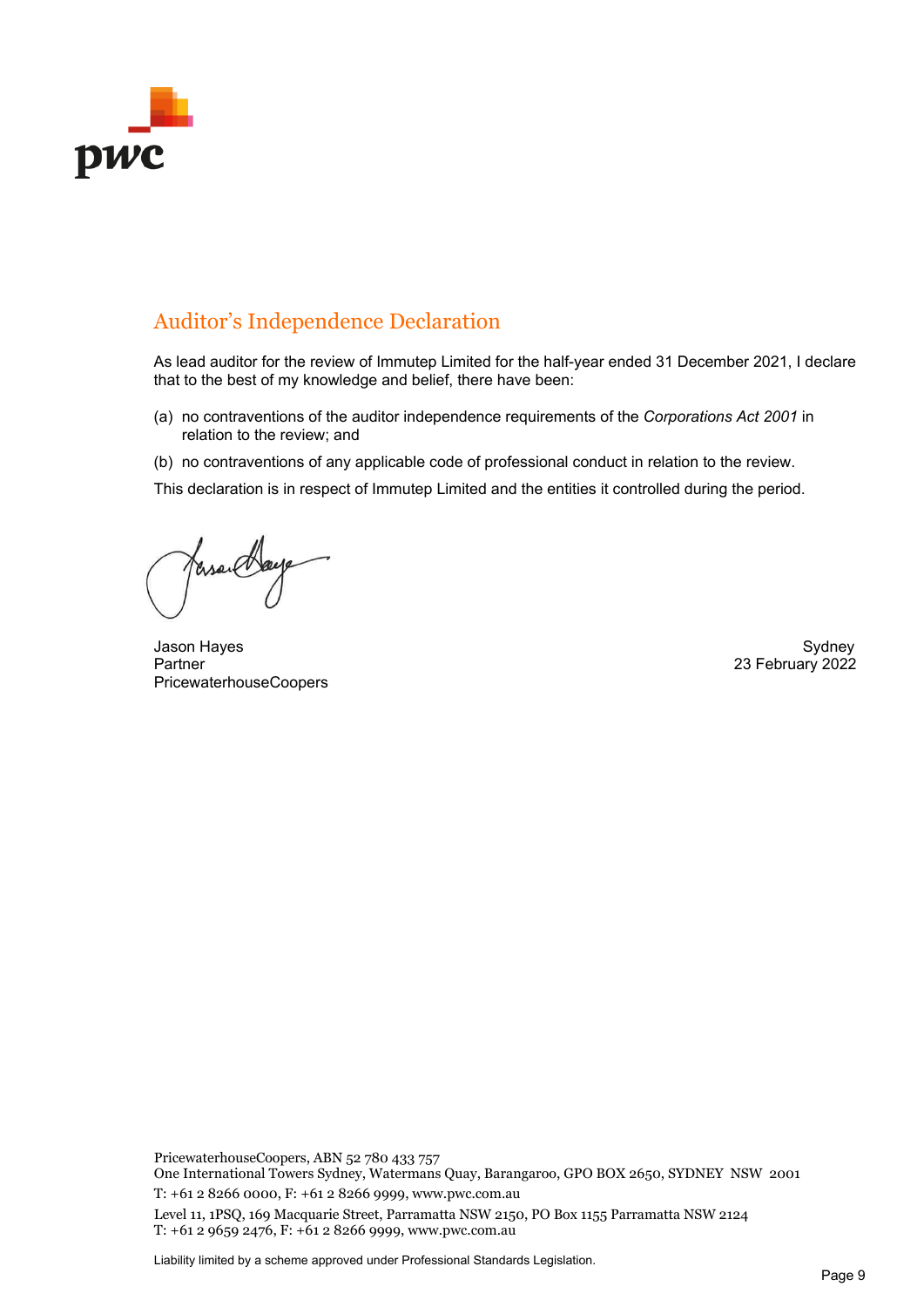## **Consolidated Statement of Comprehensive Income**

## **For the Half-year Ended 31 December 2021**

|                                                      | <b>Note</b> | 31 December 2021 | 31 December 2020  |
|------------------------------------------------------|-------------|------------------|-------------------|
|                                                      |             | A\$              | A\$               |
| <b>REVENUE</b>                                       |             |                  |                   |
| License revenue                                      |             |                  |                   |
| <b>OTHER INCOME</b>                                  |             |                  |                   |
| Research material sales                              |             | 21,408           | 193,533           |
| Grant income                                         |             | 2,061,145        | 2,019,048         |
| Net gain on foreign exchange                         |             | 454,823          |                   |
| Interest income                                      |             | 129,841          | 47,752            |
| Net gain on fair value movement of warrants          | 11          | 184,528          |                   |
| Total revenue and other income                       |             | 2,851,745        | 2,260,333         |
| <b>EXPENSES</b>                                      |             |                  |                   |
| Research and development and intellectual            |             |                  |                   |
| property expenses                                    |             | (14,629,169)     | (9,472,574)       |
| Corporate administrative expenses                    |             | (4,296,580)      | (3, 134, 214)     |
| Loss on foreign exchange                             |             |                  | (779, 803)        |
| Net change in fair value of warrants                 | 11          |                  | (8,057,161)       |
| Net change in fair value of convertible note         | 10          | (188, 967)       | (657, 278)        |
| Finance costs                                        |             | (7,208)          | (3, 414)          |
| Loss before income tax                               |             | (16, 270, 179)   | (19, 844, 111)    |
| Income tax expense                                   |             | (34)             | (35)              |
| Loss for the half-year                               |             | (16, 270, 213)   | (19, 844, 146)    |
| <b>Other Comprehensive loss</b>                      |             |                  |                   |
| Exchange differences on the translation of foreign   |             |                  |                   |
| operations                                           |             | (497, 992)       | (620,751)         |
| Other comprehensive loss for the half-year, net of   |             | (497, 992)       | (620, 751)        |
| income tax                                           |             |                  |                   |
| Total comprehensive loss for the half-year           |             | (16, 768, 205)   | (20, 464, 897)    |
| Loss is attributable to:                             |             |                  |                   |
| <b>Owners of Immutep Limited</b>                     |             | (16, 270, 213)   | (19, 844, 146)    |
| Total comprehensive loss is attributable to:         |             |                  |                   |
| <b>Owners of Immutep Limited</b>                     |             | (16, 768, 205)   | (20, 464, 897)    |
| Loss per share for loss attributable to the ordinary |             |                  |                   |
| equity holders of the company:                       |             | <b>Cents</b>     | Cents (restated)* |
| Basic and diluted loss per share                     |             | (1.94)           | (3.83)            |
|                                                      |             |                  |                   |

\*The Group updated the December 2020 EPS figure to reflect the impact of the bonus shares issue element arising from the capital raising in June 2021.

The above consolidated statement of comprehensive income should be read in conjunction with the accompanying notes.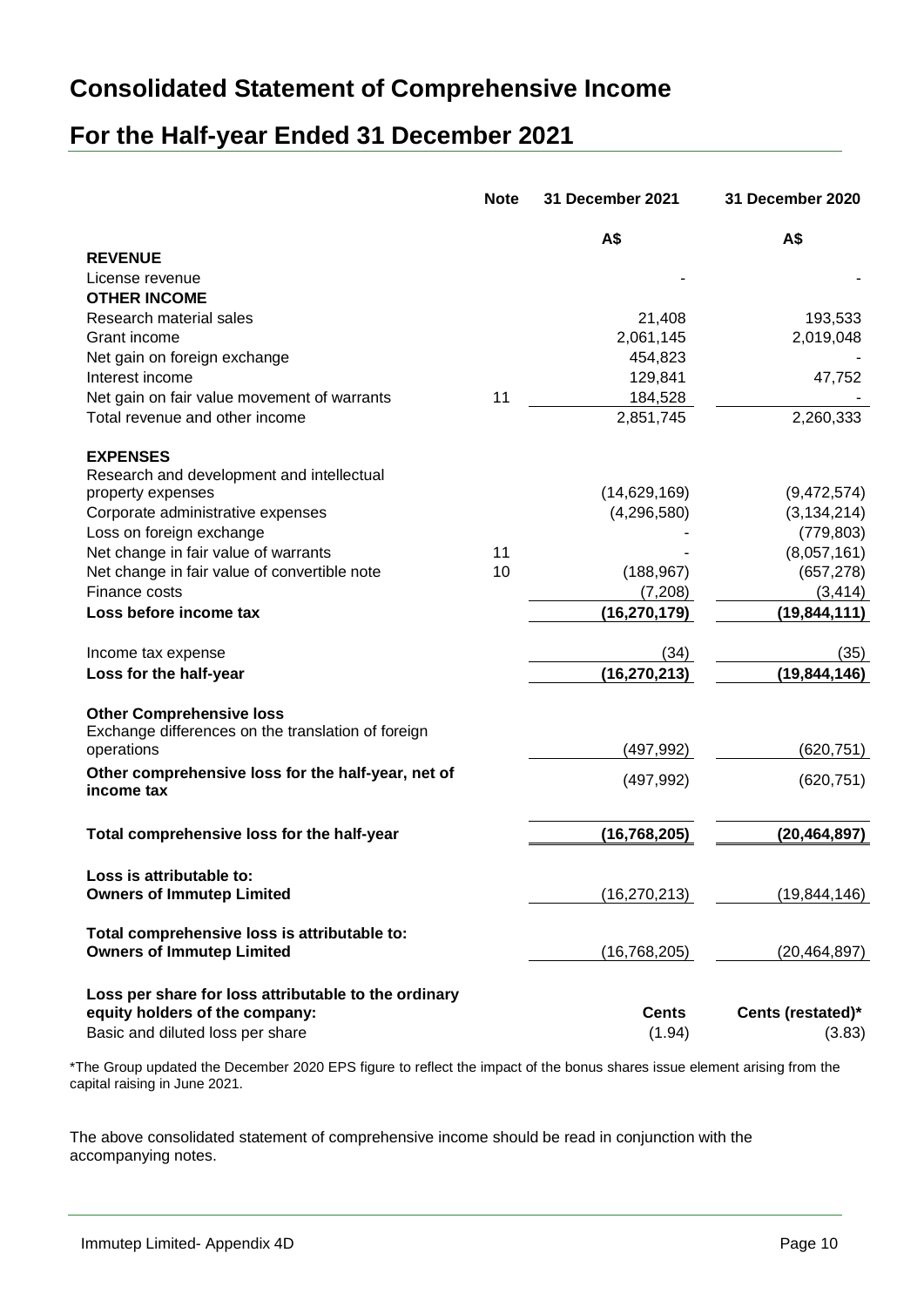## **Consolidated Balance Sheet**

## **As at 31 December 2021**

|                                                         | <b>Note</b>    | 31 December 2021<br>A\$ | 30 June 2021<br>A\$ |
|---------------------------------------------------------|----------------|-------------------------|---------------------|
| <b>ASSETS</b>                                           |                |                         |                     |
| <b>Current assets</b>                                   |                |                         |                     |
| Cash and cash equivalents                               | 5              | 99,655,955              | 60,593,191          |
| <b>Current receivables</b>                              | 6              | 5,098,250               | 6,124,231           |
| Other current assets                                    | $\overline{7}$ | 2,897,896               | 1,701,969           |
| <b>Total current assets</b>                             |                | 107,652,101             | 68,419,391          |
| <b>Non-current assets</b>                               |                |                         |                     |
| Plant and equipment                                     | 8              | 36,631                  | 40,891              |
| Intangibles                                             | 9              | 11,747,761              | 12,847,248          |
| Right of use assets                                     |                | 300,065                 | 268,813             |
| Other non-current assets                                |                | 470,590                 | 454,190             |
| <b>Total non-current assets</b>                         |                | 12,555,047              | 13,611,142          |
| <b>Total assets</b>                                     |                | 120,207,148             | 82,030,533          |
| <b>LIABILITIES</b><br><b>Current liabilities</b>        |                |                         |                     |
| Trade and other payables                                |                | 7,257,493               | 4,781,729           |
| Employee benefits                                       |                | 381,828                 | 350,135             |
| Lease liability                                         |                | 212,966                 | 208,194             |
| <b>Total current liabilities</b>                        |                | 7,852,287               | 5,340,058           |
| <b>Non-current liabilities</b>                          |                |                         |                     |
| Convertible note liability                              | 10             | 2,715,837               | 2,526,870           |
| Warrant liability                                       | 11             | 538,438                 | 722,966             |
| Employee benefits                                       |                | 110,003                 | 88,915              |
| Lease liability<br>Deferred tax liability               |                | 110,060                 | 80,113              |
| <b>Total non-current liabilities</b>                    |                | 3,474,338               | 3,418,864           |
| <b>Total liabilities</b>                                |                | 11,326,625              | 8,758,922           |
| <b>Net assets</b>                                       |                | 108,880,523             | 73,271,611          |
|                                                         |                |                         |                     |
| <b>EQUITY</b>                                           |                |                         |                     |
| Contributed equity                                      | 12             | 365,347,966             | 313,422,305         |
| Reserves                                                | 13             | 34,444,990              | 34,491,526          |
| <b>Accumulated losses</b>                               |                | (290, 912, 433)         | (274, 642, 220)     |
| Equity attributable to the owners<br>of Immutep Limited |                | 108,880,523             | 73,271,611          |
| <b>Total equity</b>                                     |                | 108,880,523             | 73,271,611          |

The above consolidated balance sheet should be read in conjunction with the accompanying notes.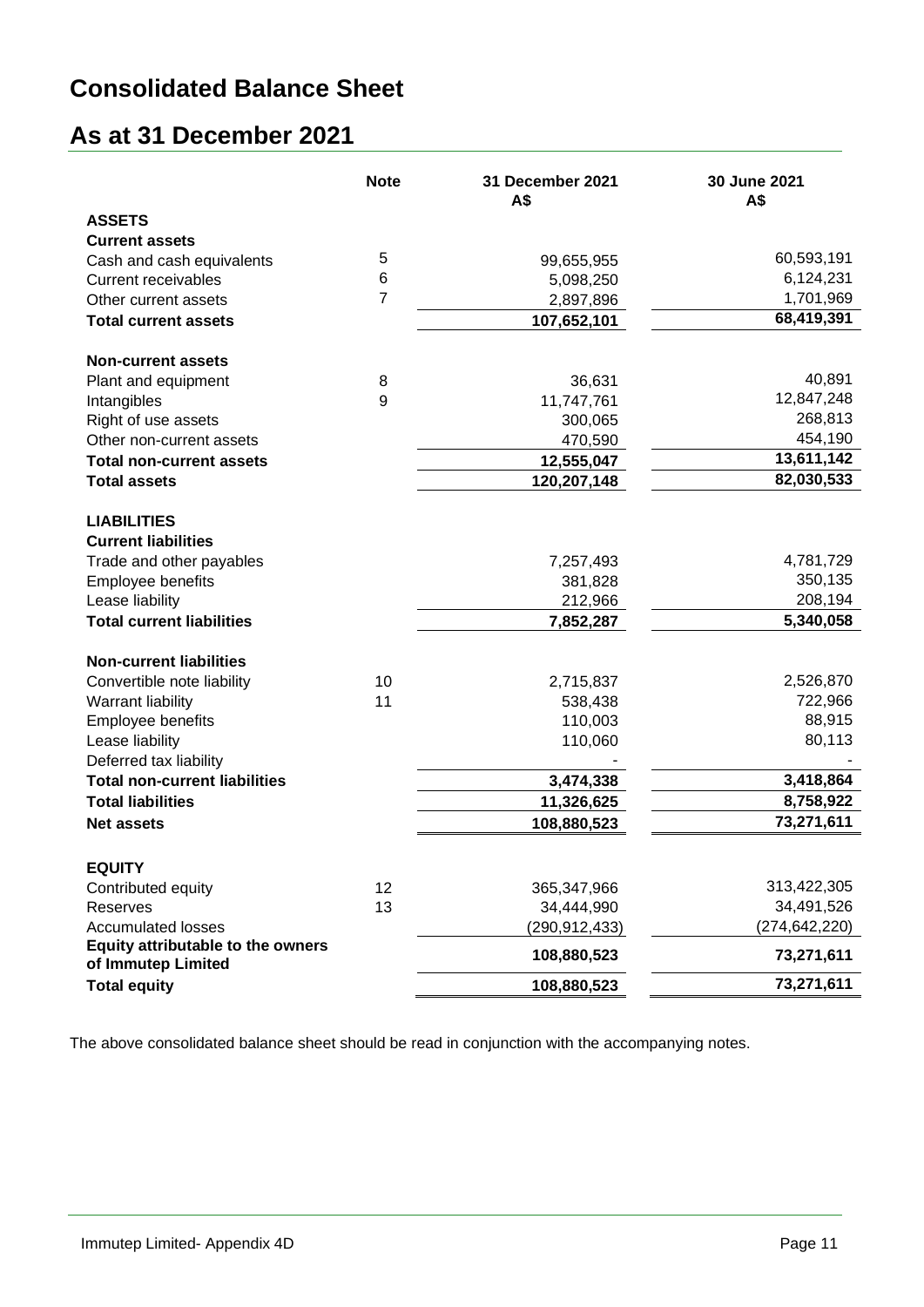## **Consolidated Statement of Changes in Equity**

## **For the Half-year Ended 31 December 2021**

|                                                                                            | <b>Issued</b><br><b>Capital</b><br>A\$ | <b>Reserves</b><br>A\$ | <b>Accumulated</b><br><b>Losses</b><br>A\$ | Total<br>A\$                 |
|--------------------------------------------------------------------------------------------|----------------------------------------|------------------------|--------------------------------------------|------------------------------|
|                                                                                            |                                        |                        |                                            |                              |
| Balance at 1 July 2020<br>Loss for the half-year                                           | 242,990,507                            | 66,014,899             | (275, 706, 061)<br>(19, 844, 146)          | 33,299,345<br>(19, 844, 146) |
| Other comprehensive income                                                                 |                                        | (620, 751)             |                                            | (620, 751)                   |
| <b>Total comprehensive</b><br>income/(loss) for the half-year                              |                                        | (620, 751)             | (19, 844, 146)                             | (20, 464, 897)               |
| Transactions with owners in their capacity                                                 |                                        |                        |                                            |                              |
| as owners:<br>Contribution of equity, net of                                               |                                        |                        |                                            |                              |
| transaction costs<br>Exercise of warrants, net of                                          | 28,116,587                             |                        |                                            | 28,116,587                   |
| transaction costs                                                                          | 14,703,294                             |                        | 3,972,848                                  | 18,676,142                   |
| Employee Share based payments<br>Exercise of vested performance                            |                                        | 1,063,762              |                                            | 1,063,762                    |
| rights                                                                                     | 1,571,294                              | (1,571,294)            |                                            |                              |
| <b>Balance at 31 December 2020</b>                                                         | 287,381,682                            | 64,886,616             | (291, 577, 359)                            | 60,690,939                   |
| <b>Balance at 1 July 2021</b>                                                              | 313,422,305                            | 34,491,526             | (274, 642, 220)                            | 73,271,611                   |
| Loss for the half-year                                                                     |                                        |                        | (16, 270, 213)                             | (16, 270, 213)               |
| Other comprehensive income                                                                 |                                        | (497, 992)             |                                            | (497, 992)                   |
| <b>Total comprehensive</b><br>income/(loss) for the half-year                              |                                        | (497,992)              | (16, 270, 213)                             | (16, 768, 205)               |
| Transactions with owners in their capacity<br>as owners:<br>Contribution of equity, net of |                                        |                        |                                            |                              |
| transaction costs<br>Exercise of warrants, net of                                          | 51,053,411                             |                        |                                            | 51,053,411                   |
| transaction costs<br>Employee Share based payments                                         |                                        | 1,323,706              |                                            | 1,323,706                    |
| Exercise of vested performance                                                             |                                        |                        |                                            |                              |
| rights                                                                                     | 872,250                                | (872, 250)             |                                            |                              |
| <b>Balance at 31 December 2021</b>                                                         | 365,347,966                            | 34,444,990             | (290, 912, 433)                            | 108,880,523                  |

The above consolidated statement of changes in equity should be read in conjunction with the accompanying notes.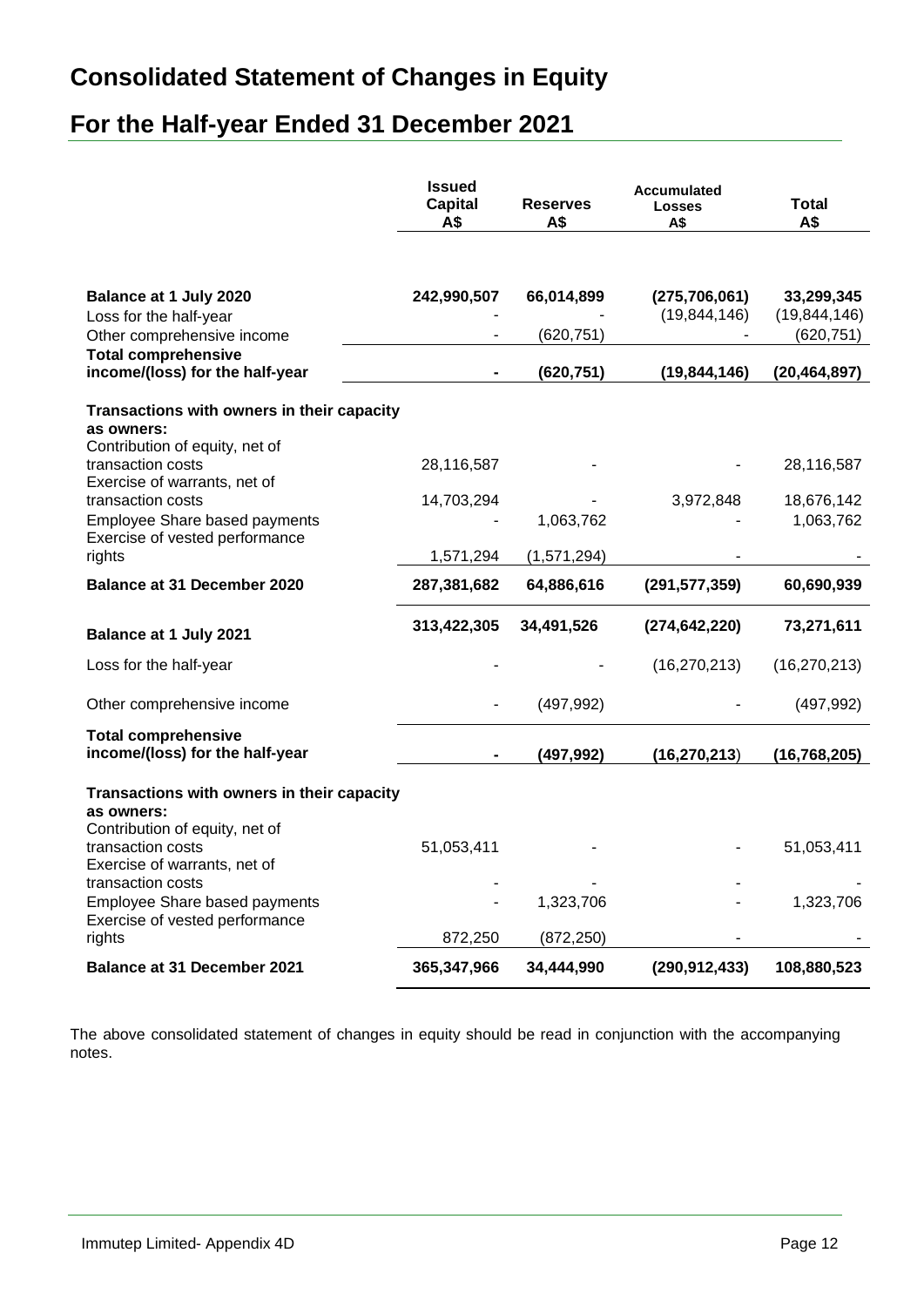## **Consolidated Statement of Cash Flows**

## **For the Half-year Ended 31 December 2021**

|                                                                 | <b>Note</b> | 31 December 2021<br>A\$ | 31 December 2020<br>A\$ |
|-----------------------------------------------------------------|-------------|-------------------------|-------------------------|
| <b>CASH FLOWS RELATED TO OPERATING</b><br><b>ACTIVITIES</b>     |             |                         |                         |
| Payments to suppliers and employees (inclusive                  |             |                         |                         |
| of Goods and Service Tax)                                       |             | (15, 351, 734)          | (9,637,463)             |
| Grant income received                                           |             | 3,373,975               | 159,440                 |
| Research material sales received                                |             | 69,166                  | 252,961                 |
| Interest received                                               |             | 129,961                 | 50,623                  |
| Payment for interest on leases                                  |             | (10, 764)               | (5, 573)                |
| Advance from customers<br>Tax paid                              |             |                         | 143,034<br>(35)         |
|                                                                 |             | (34)                    |                         |
| NET CASH OUTFLOWS FROM OPERATING<br><b>ACTIVITIES</b>           |             | (11,789,430)            | (9,037,013)             |
| <b>CASH FLOWS RELATED TO INVESTING</b><br><b>ACTIVITIES*</b>    |             |                         |                         |
| Payments for plant and equipment                                |             | (4, 437)                | (4,928)                 |
| <b>NET CASH OUTFLOWS IN INVESTING</b><br><b>ACTIVITIES</b>      |             | (4, 437)                | (4,928)                 |
| <b>CASH FLOWS RELATED TO FINANCING</b><br><b>ACTIVITIES*</b>    |             |                         |                         |
| Principal elements of lease payments                            |             | (97, 420)               | (121, 469)              |
| Prepayment of lease obligation                                  |             | (25, 327)               | (7,200)                 |
| Proceeds from issues of shares                                  |             | 52,975,330              | 29,572,005              |
| Proceeds from exercising of warrants                            |             |                         | 10,661,117              |
| Share issue transaction costs                                   |             | (2,427,155)             | (1,455,418)             |
| Warrants exercise transaction costs                             |             |                         | (25, 153)               |
| <b>NET CASH INFLOWS FROM FINANCING</b>                          |             |                         |                         |
| <b>ACTIVITIES</b>                                               |             | 50,425,428              | 38,623,882              |
| <b>NET INCREASE IN CASH AND CASH</b>                            |             |                         |                         |
| <b>EQUIVALENTS</b>                                              |             | 38,631,561              | 29,581,941              |
| Effect on exchange rate on cash and cash                        |             |                         |                         |
| equivalents<br>Cash and cash equivalents at the beginning of    |             | 431,203                 | (1,023,832)             |
| the half-year                                                   |             | 60,593,191              | 26,322,047              |
| CASH AND CASH EQUIVALENTS AT THE<br><b>END OF THE HALF-YEAR</b> | ${\bf 5}$   | 99,655,955              | 54,880,156              |

*\*Non-cash investing and financing activities relate mainly to the following:*

• *Fair value movement of convertible notes disclosed in Note 10 to the financial statements.*

• *Fair value movement of US warrant liability disclosed in Note 11 to the financial statements.*

• *Exercise of vested performance rights for no cash consideration disclosed in in Note 12 to the financial statements.*

The above consolidated statement of cash flows should be read in conjunction with the accompanying notes.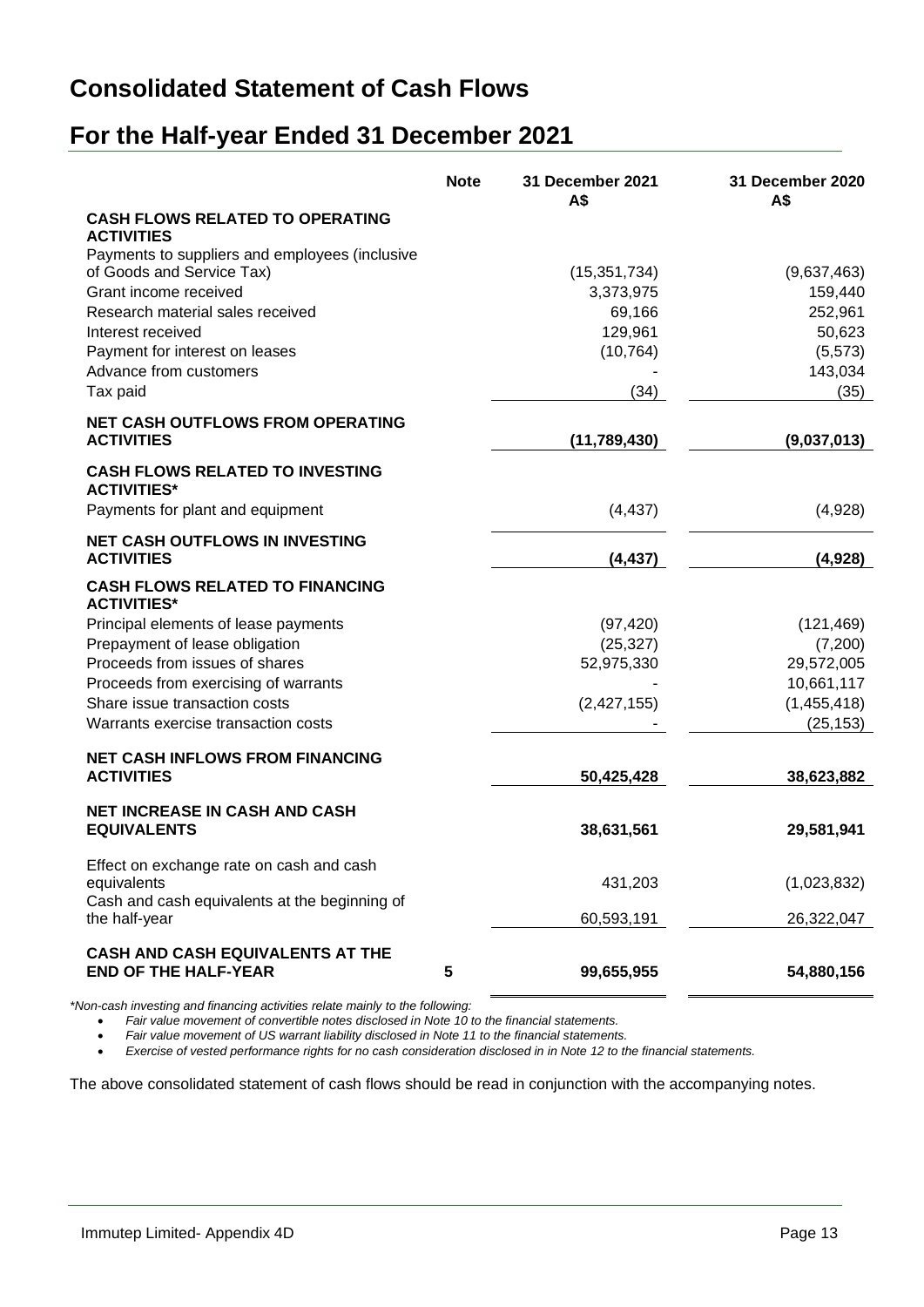## **1. Summary of Significant Accounting Policies**

### **a) Basis of Preparation**

The half-year consolidated financial statements is a general purpose financial report for the half-year ended 31 December 2021 has been prepared in accordance with Australian Accounting Standard AASB 134: *Interim Financial Reporting*, and the *Corporations Act 2001*.

The half-year report does not include all the notes of the type normally included in an annual financial report and therefore cannot be expected to provide as full an understanding of the financial performance, financial position and financing and investing activities of Immutep as the annual report.

Accordingly, it is recommended that this financial report be read in conjunction with the annual financial report for the year ended 30 June 2021 and any public announcements made by Immutep Limited during the half-year in accordance with continuous disclosure requirements of the *Corporations Act 2001*.

International Financial Reporting Standards form the basis of Australian Accounting Standards adopted by the AASB. The half-year financial report complies with International Accounting Standards ("IAS") 34 *Interim Financial Reporting* as issued by the International Accounting Standards Board ("IASB").

The accounting policies adopted are consistent with those of the previous financial year and corresponding halfyear reporting period, except for the adoption of new and amended standards as set out below.

Whilst COVID-19 pandemic has continued to result in significant disruptions to the global economy during the half-year ended 31 December 2021, there still remains substantial uncertainty over the ultimate duration and the extent of the pandemic as well as the corresponding economic impacts. These uncertainties have been incorporated into the judgements and estimates used by management in the preparation of this report, including the carrying values of the assets and liabilities, contracts and potential liabilities, with no material impact to the consolidated financial statements. For the Group, the ongoing COVID-19 pandemic has not significantly increased the estimation of uncertainty in the preparation of the consolidated financial statements.

The Group has business continuity procedures in place and is addressing health and safety risks whilst continuing to carry out ongoing clinical trials. The Group's operations have been maintained with minimal disruption and have undertaken extensive additional measures to ensure the safety and wellbeing of its people, patients, suppliers, and stakeholders.

The group has applied accounting estimates in the consolidated financial statements based on forecasts of economic conditions which reflect expectations and assumptions as at 31 December 2021 about future events, including COVID-19 that management believe are reasonable in the circumstances. While there was not a material impact to our consolidated financial statements as of and for the period ended 31 December 2021, resulting from our assessments, our future assessment of our current expectations at that time of the magnitude and duration of COVID-19, as well as other factors, could result in material impacts to our consolidated financial statements in future reporting periods.

### *(a) New and amended standards adopted by the Group*

A number of new or amended standards became applicable for the current reporting period. The group did not have to change its accounting policies or make retrospective adjustments as a result of adopting these standards.

The accounting policies adopted are consistent with those of the previous financial year and corresponding halfyear reporting period.

## **2. Liquidity**

The Group has experienced significant recurring operating losses and negative cash flows from operating activities since its inception. As at 31 December 2021, the Group holds cash and cash equivalents of \$99,655,955 (30 June 2021: \$60,593,191).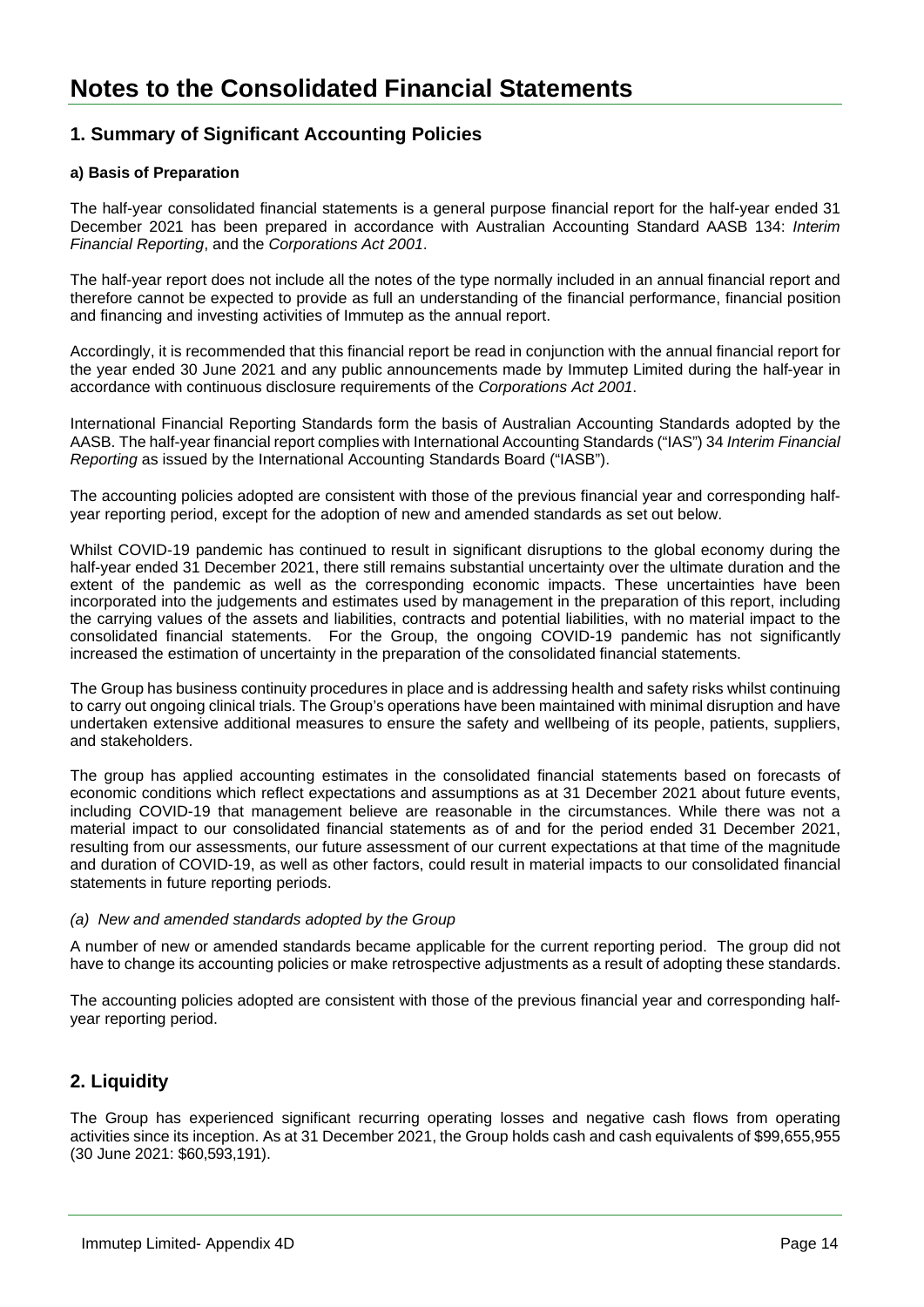## **2. Liquidity(continued)**

In line with the Group's financial risk management, the directors have carefully assessed the financial and operating implications of the above matters, including the expected cash outflows of ongoing research and development activities of the Group over the next 12 months. Based on this consideration, the directors are of the view there is no material uncertainty, and the Group will be able to pay its debts as and when they fall due for at least 12 months following the date of these financial statements and that it is appropriate for the financial statements to be prepared on a going concern basis.

Monitoring and addressing the ongoing cash requirements of the Group is a key focus of the directors. This involves consideration of future funding initiatives such as potential business development opportunities, capital raising initiatives, and the control of variable spending on research and development activities of the Group.

## **3. Dividends**

The Group resolved not to declare any dividends in the half-year ended 31 December 2021.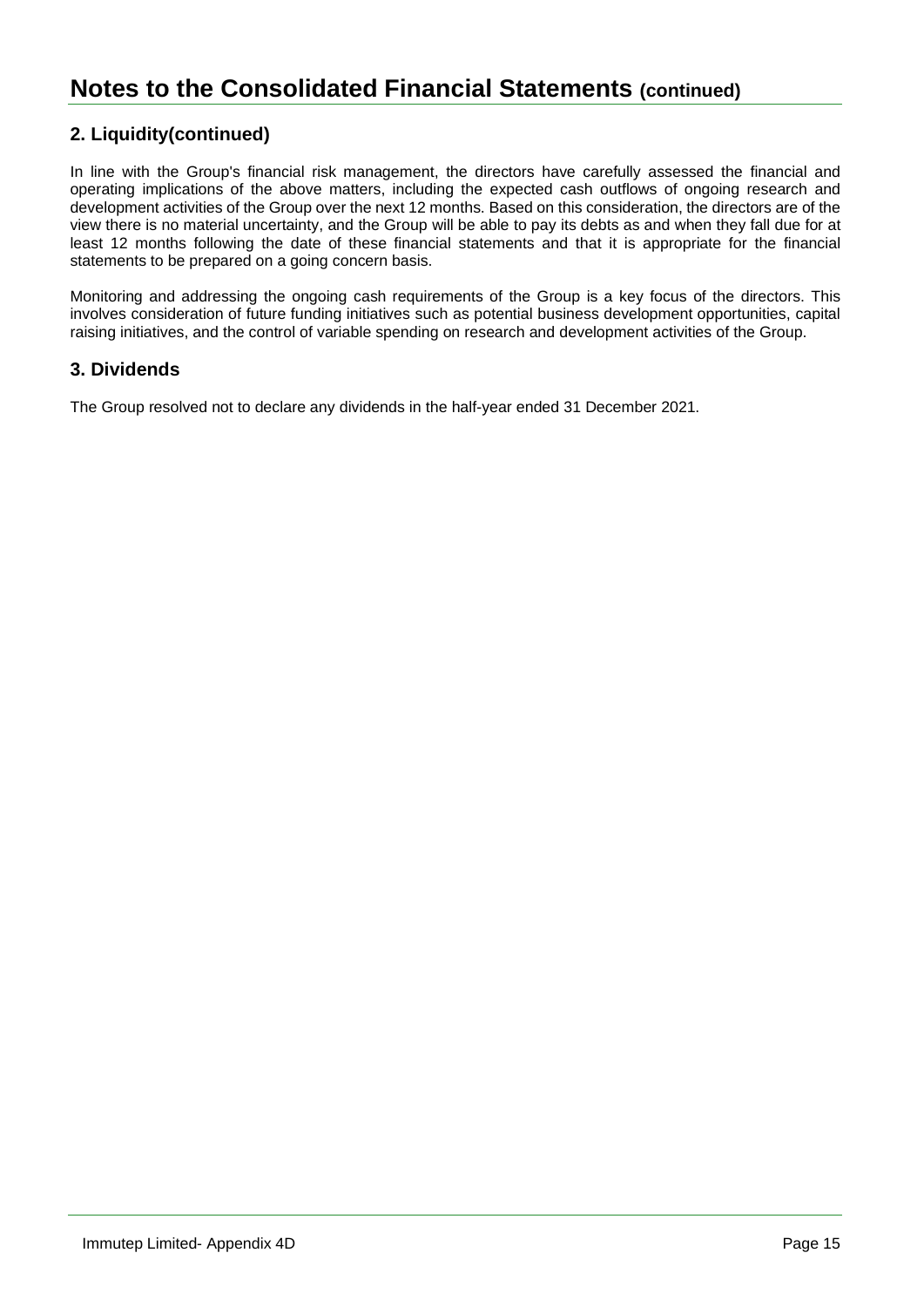## **4. Segment Reporting**

### *Identification of reportable operating segments*

Operating segments are reported in a manner consistent with internal reports which are reviewed and used by Management and the Board of Directors (who are identified as the Chief Operating Decision Makers ('CODM')). The Group operates in one operating segment, being Cancer Immunotherapy.

Timing of revenue recognition continues to be for license revenue and other income at point in time except for interest income which is recognised over time.

### **Operating segment information**

| 31 December 2021                            | Immunotherapy<br>A\$ | Unallocated<br>A\$ | Consolidated<br>A\$ |
|---------------------------------------------|----------------------|--------------------|---------------------|
| Revenue                                     |                      |                    |                     |
| License revenue                             |                      |                    |                     |
| <b>Other Income</b>                         |                      |                    |                     |
| Grant income                                | 2,061,145            |                    | 2,061,145           |
| Interest income                             |                      | 129,841            | 129,841             |
| Research material sales                     | 21,408               |                    | 21,408              |
| Net gain on foreign exchange                |                      | 454,823            | 454,823             |
| Net gain on fair value movement of warrants |                      | 184,528            | 184,528             |
| Total revenue and other income              | 2,082,553            | 769,192            | 2,851,745           |
|                                             |                      |                    |                     |
| <b>Result</b>                               |                      |                    |                     |
| Segment result                              | (16,850,404)         | 580,225            | (16,270,179)        |
| Loss before income tax expense              | (16,850,404)         | 580,225            | (16,270,179)        |
| Income tax expense                          |                      |                    | (34)                |
| Loss after income tax expense               |                      |                    | (16,270,213)        |
| Total segment assets                        | 120,207,148          |                    | 120,207,148         |
| <b>Total segment liabilities</b>            | 11,326,625           |                    | 11,326,625          |

| 31 December 2020                   | Immunotherapy<br>A\$ | <b>Unallocated</b><br>А\$ | <b>Consolidated</b><br>A\$ |
|------------------------------------|----------------------|---------------------------|----------------------------|
| Revenue                            |                      |                           |                            |
| License revenue                    |                      |                           |                            |
| <b>Other Income</b>                |                      |                           |                            |
| Grant income                       | 2,019,048            |                           | 2,019,048                  |
| Interest income                    |                      | 47,752                    | 47,752                     |
| Research material sales            | 193,533              |                           | 193,533                    |
| Net gain on foreign exchange       |                      |                           |                            |
| Net gain on fair value movement of |                      |                           |                            |
| warrants                           |                      |                           |                            |
| Total revenue and other income     | 2,212,581            | 47,752                    | 2,260,333                  |
|                                    |                      |                           |                            |
| <b>Result</b>                      |                      |                           |                            |
| Segment result                     | (10,397,621)         | (9,446,490)               | (19, 844, 111)             |
| Loss before income tax expense     | (10,397,621)         | (9, 446, 490)             | (19,844,111)               |
| Income tax expense                 |                      |                           | (35)                       |
| Loss after income tax expense      |                      |                           | (19,844,146)               |
| <b>Total segment assets</b>        | 76,473,549           |                           | 76,473,549                 |
| <b>Total segment liabilities</b>   | 15,782,610           |                           | 15,782,610                 |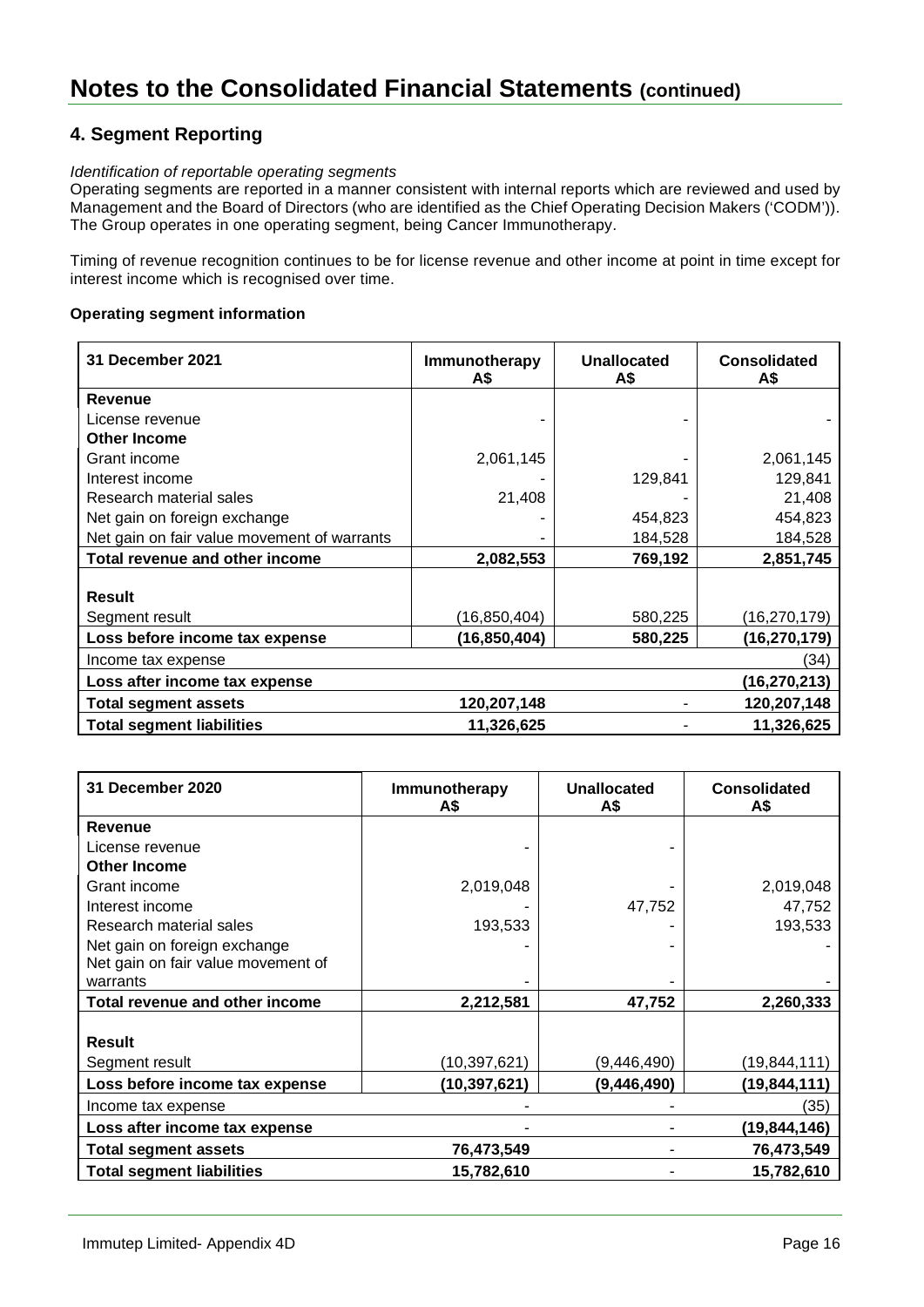## **5. Cash and cash equivalents**

|                            | 31 December 2021<br>A\$ | 30 June 2021<br>A\$ |
|----------------------------|-------------------------|---------------------|
| Cash on hand               | 68                      | 285                 |
| Cash in bank               | 99,353,997              | 51,845,320          |
| Restricted cash            |                         | 465.000             |
| Cash on short term deposit | 301.890                 | 8,282,586           |
|                            | 99,655,955              | 60,593,191          |

The above cash and cash equivalents are held in AUD, USD, and Euro. The interest rates on these deposits range from 0% to 0.55% (30 June 2021 - 0% to 1.03%).

### **6. Current Receivables**

|                                               | 31 December 2021 | 30 June 2021 |
|-----------------------------------------------|------------------|--------------|
|                                               | A\$              | A\$          |
| Accounts receivable and R&D grants receivable | 3.957.785        | 5,348,831    |
| <b>GST</b> receivable                         | 1.140.465        | 775.400      |
|                                               | 5,098,250        | 6.124.231    |

Due to the short-term nature of these receivables, the carrying value is assumed to be their fair value as at 31 December 2021.

## **7. Other current assets**

|                   | 31 December 2021<br>A\$ | 30 June 2021<br>A\$ |
|-------------------|-------------------------|---------------------|
| Prepayments*      | 973.772                 | 1,663,213           |
| Security deposits | 54.774                  | 38.577              |
| Accrued interest  | 59                      | 179                 |
| Other receivables | 1,869,291               |                     |
|                   | 2,897,896               | 1,701,969           |

\*Prepayments are largely in relation to prepaid insurance and deposits paid to organisations involved in the clinical trials.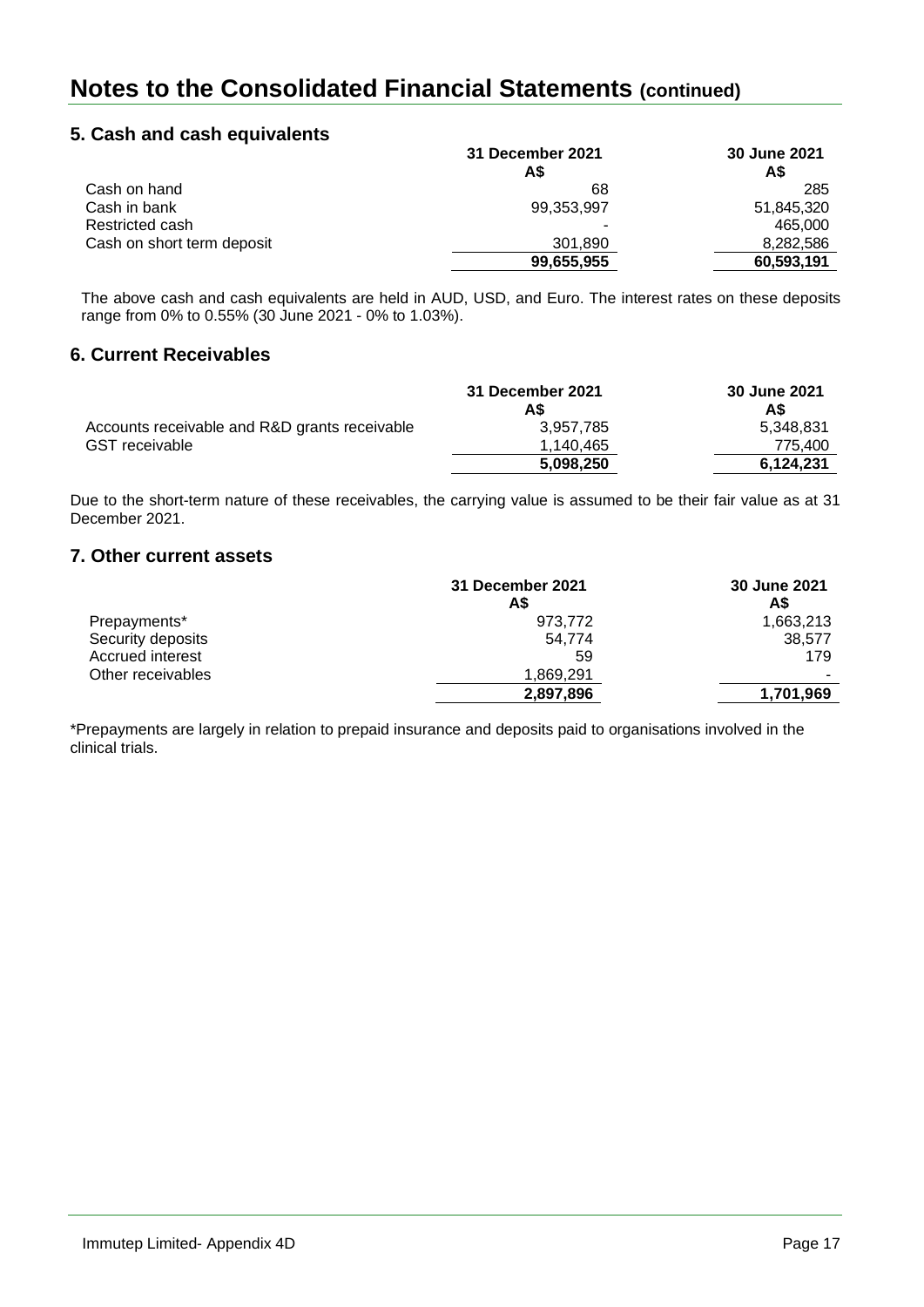## **8. Non-current assets - Plant and Equipment**

|                             | <b>Plant and</b> |                 | <b>Furniture and</b> |              |
|-----------------------------|------------------|-----------------|----------------------|--------------|
|                             | <b>Equipment</b> | <b>Computer</b> | fittings             | <b>Total</b> |
|                             | A\$              | A\$             | A\$                  | A\$          |
| At 1 July 2020              |                  |                 |                      |              |
| Cost or fair value          | 557,872          | 85,738          | 22,258               | 665,868      |
| Accumulated depreciation    | (533, 403)       | (68, 621)       | (14, 488)            | (616, 512)   |
| Net book amount             | 24,469           | 17,117          | 7,770                | 49,356       |
| Year ended 30 June 2021     |                  |                 |                      |              |
| Opening net book amount     | 24,469           | 17,117          | 7,770                | 49,356       |
| Exchange differences        | (737)            | (207)           | (447)                | (1, 391)     |
| <b>Additions</b>            | 552              | 15,049          |                      | 15,601       |
| Disposal                    |                  |                 |                      |              |
| Depreciation charge         | (8, 363)         | (9,799)         | (4, 513)             | (22, 675)    |
| Closing net book amount     | 15,921           | 22,160          | 2,810                | 40,891       |
| At 1 July 2021              |                  |                 |                      |              |
| Cost or fair value          | 549,961          | 98,985          | 21,552               | 670,498      |
| Accumulated depreciation    | (534, 040)       | (76, 825)       | (18, 742)            | (629, 607)   |
| Net book amount             | 15,921           | 22,160          | 2,810                | 40,891       |
| Half-year ended 31 December |                  |                 |                      |              |
| 2021                        |                  |                 |                      |              |
| Opening net book amount     | 15,921           | 22,160          | 2,810                | 40,891       |
| Exchange differences        | 4,134            | (136)           | (353)                | 3,645        |
| <b>Additions</b>            |                  | 4,437           |                      | 4,437        |
| Disposal                    |                  |                 |                      |              |
| Depreciation charge         | (3,698)          | (6, 384)        | (2,260)              | (12, 342)    |
| Closing net book amount     | 16,357           | 20,077          | 197                  | 36,631       |
| At 31 December 2021         |                  |                 |                      |              |
| Cost or fair value          | 546,441          | 102,566         | 21,259               | 670,266      |
| Accumulated depreciation    | (530, 084)       | (82, 489)       | (21, 062)            | (633, 635)   |
| Net book amount             | 16,357           | 20,077          | 197                  | 36,631       |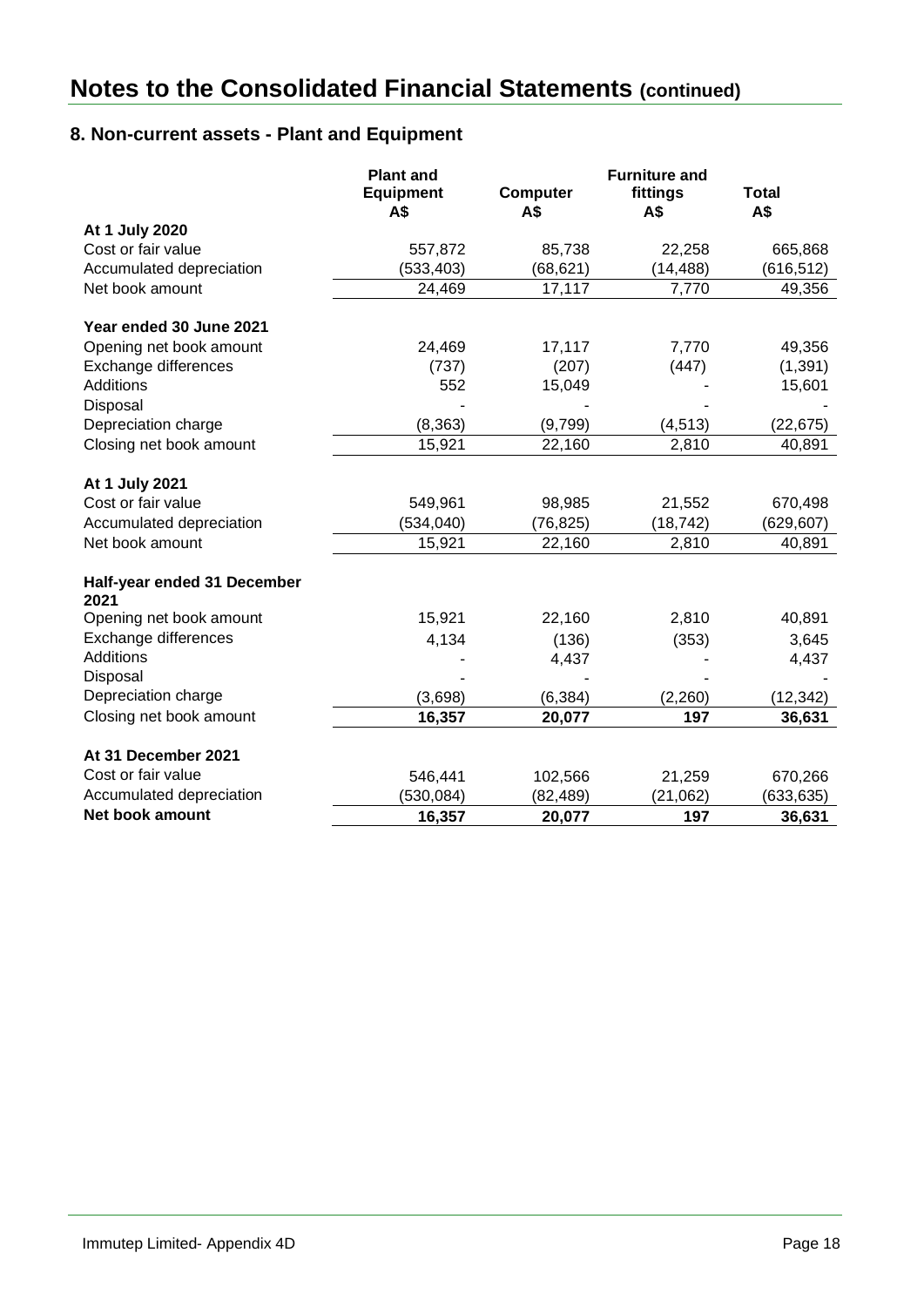## **9**. **Non-current assets – intangibles**

|                          |                | <b>Intellectual</b> |          |                |
|--------------------------|----------------|---------------------|----------|----------------|
|                          | <b>Patents</b> | <b>Property</b>     | Goodwill | <b>Total</b>   |
|                          | A\$            | A\$                 | A\$      | A\$            |
| At 1 July 2020           |                |                     |          |                |
| Cost or fair value       | 1,915,671      | 25,730,602          | 109,962  | 27,756,235     |
| Accumulated amortisation | (1,915,671)    | (10, 645, 757)      |          | (12, 561, 428) |
| Net book amount          |                | 15,084,845          | 109,962  | 15,194,807     |
|                          |                |                     |          |                |
| Year ended 30 June 2021  |                |                     |          |                |
| Opening net book amount  |                | 15,084,845          | 109,962  | 15,194,807     |
| Exchange differences     |                | (481, 492)          |          | (481, 492)     |
| Amortisation charge      |                | (1,866,067)         |          | (1,866,067)    |
| Closing net book amount  |                | 12,737,286          | 109,962  | 12,847,248     |
|                          |                |                     |          |                |
| At 1 July 2021           |                |                     |          |                |
| Cost or fair value       | 1,915,671      | 24,880,102          | 109,962  | 26,905,735     |
| Accumulated amortisation | 1,915,671)     | (12, 142, 816)      |          | (14, 058, 487) |
| Net book amount          |                | 12,737,286          | 109,962  | 12,847,248     |
|                          |                |                     |          |                |
| Half-year ended 31       |                |                     |          |                |
| December 2021            |                |                     |          |                |
| Opening net book amount  |                | 12,737,286          | 109,962  | 12,847,248     |
| Exchange differences     |                | (165, 053)          |          | (165, 053)     |
| Amortisation charge      |                | (934, 434)          |          | (934, 434)     |
| Closing net book amount  | $\blacksquare$ | 11,637,799          | 109,962  | 11,747,761     |
|                          |                |                     |          |                |
| At 31 December 2021      |                |                     |          |                |
| Cost or fair value       | 1,915,671      | 24,504,483          | 109,962  | 26,530,116     |
| Accumulated amortisation | 1,915,671)     | (12,866,684)        |          | (14, 782, 355) |
| Net book amount          |                | 11,637,799          | 109,962  | 11,747,761     |

### *Amortisation methods and useful lives*

The Group amortises intangible assets with a limited useful life using the straight-line method over the following periods:

| Patents, trademark and licenses | 13-21 years |
|---------------------------------|-------------|
| Intellectual property assets    | 13-14 years |

## **10. Non-Current liabilities – convertible note**

|                                                                 | 31 December 2021<br>A\$ | 30 June 2021<br>A\$ |
|-----------------------------------------------------------------|-------------------------|---------------------|
| Convertible note at fair value at beginning of reporting period | 2,526,870               | 8,789,113           |
| Net change in fair value                                        | 188.967                 | 1,171,959           |
| Transfer to contributed equity on conversion of                 |                         |                     |
| Convertible notes                                               | ٠                       | (5,094,465)         |
| Transfer to accumulated losses on conversion of                 |                         |                     |
| Convertible notes                                               |                         | (2,339,737)         |
| Convertible note at fair value at end of reporting period       | 2,715,837               | 2,526,870           |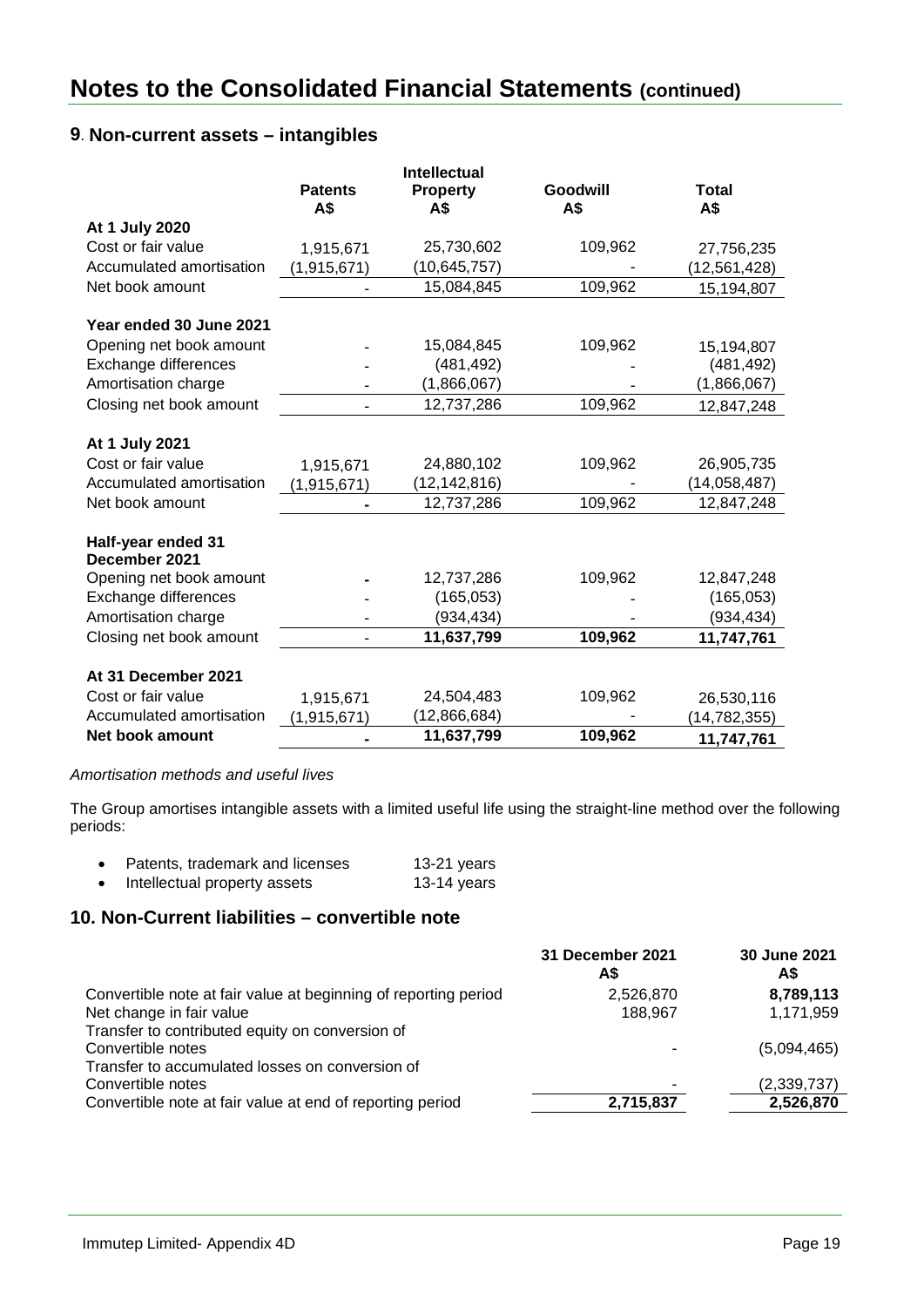## **10. Non-Current liabilities - convertible note (continued)**

On 11 May 2015, the Group entered into a subscription agreement with Ridgeback Capital Investments (Ridgeback) to invest in Convertible Notes and Warrants of the Group for cash consideration totaling A\$13,750,828, which was subject to shareholder approval at an Extraordinary General Meeting. Shareholder approval was received on 31 July 2015.

The 13,750,828 Convertible Notes issued have a face value of \$1.00 per note, mature on 4 August 2025 and accrue interest at a rate of 3% per annum which may also be converted into shares. Conversions may occur during the period (i) at least 3 months after the Issue Date and (ii) at least 15 business days prior to the maturity date into 50 ordinary shares of the Company per note (subject to customary adjustments for rights or bonus issues, off market buybacks, issues at less than current market price, share purchase plan, dividend reinvestment plan at a discount, return of capital or dividend or other adjustment). If a change of control event, delisting event or event of default has occurred, Ridgeback may elect to convert the notes into shares or repayment of principal and interest. The Convertible Notes rank at least equal with all present and future unsubordinated and unsecured debt obligations of the Company and contain customary negative pledges regarding financial indebtedness, dividend payments, related party transaction and others.

Details of the warrants granted together with the convertible note at initial recognition date were as follows:

- 8,475,995 warrants were granted with an exercise price of A\$0.025 per share exercisable on or before 4 August 2025.
- 371,445,231 warrants were granted with an exercise price of A\$0.0237 per share exercisable on or before 4 August 2020.

As a result of the 10 for 1 share consolidation in November 2019, the above cited warrants were restated in accordance with the subscription agreement. The exercise prices were also adjusted for the pro-rata Entitlement Offer in August 2019 under the anti-dilution provisions of the warrant terms.

The warrant expiry dates remained unchanged. The restated terms were as follows:

- 847,600 warrants with an exercise price of A\$0.248 per share
- 37,144,524 warrants with an exercise price of A\$0.235 per share

37,144,524 warrants with an exercise price of A\$0.235 per share lapsed unexercised on 4 August 2020. None of the other warrants specified above have been exercised since initial recognition up to 31 December 2021.

All remaining warrants may be settled on a gross or net basis and the number of warrants or exercise price may be adjusted for a pro rata issue of shares, a bonus issue or capital re-organisation. The Warrants do not confer any rights to dividends or a right to participate in a new issue without exercising the warrant.

#### *Fair value of convertible notes*

The following assumptions were used to determine the initial fair value of the debt component of the convertible note which were based on market conditions that existed at the grant date:

| <b>Assumption</b>       | <b>Convertible notes</b> | <b>Rationale</b>                                            |
|-------------------------|--------------------------|-------------------------------------------------------------|
| Historic volatility     | 85.0%                    | Based on the Company's historical volatility data           |
| Share price             | A\$0.051                 | Closing market share price on 31 July 2015                  |
| Risk free interest rate | 2.734%                   | Based on Australian Government securities yields which      |
|                         |                          | match the term of the convertible note                      |
| Risk adjusted interest  | 15.0%                    | An estimate of the expected interest rate of a similar non- |
| rate                    |                          | convertible note issued by the company                      |
| Dividend yield          | $0.0\%$                  | Based on the Company's nil dividend history                 |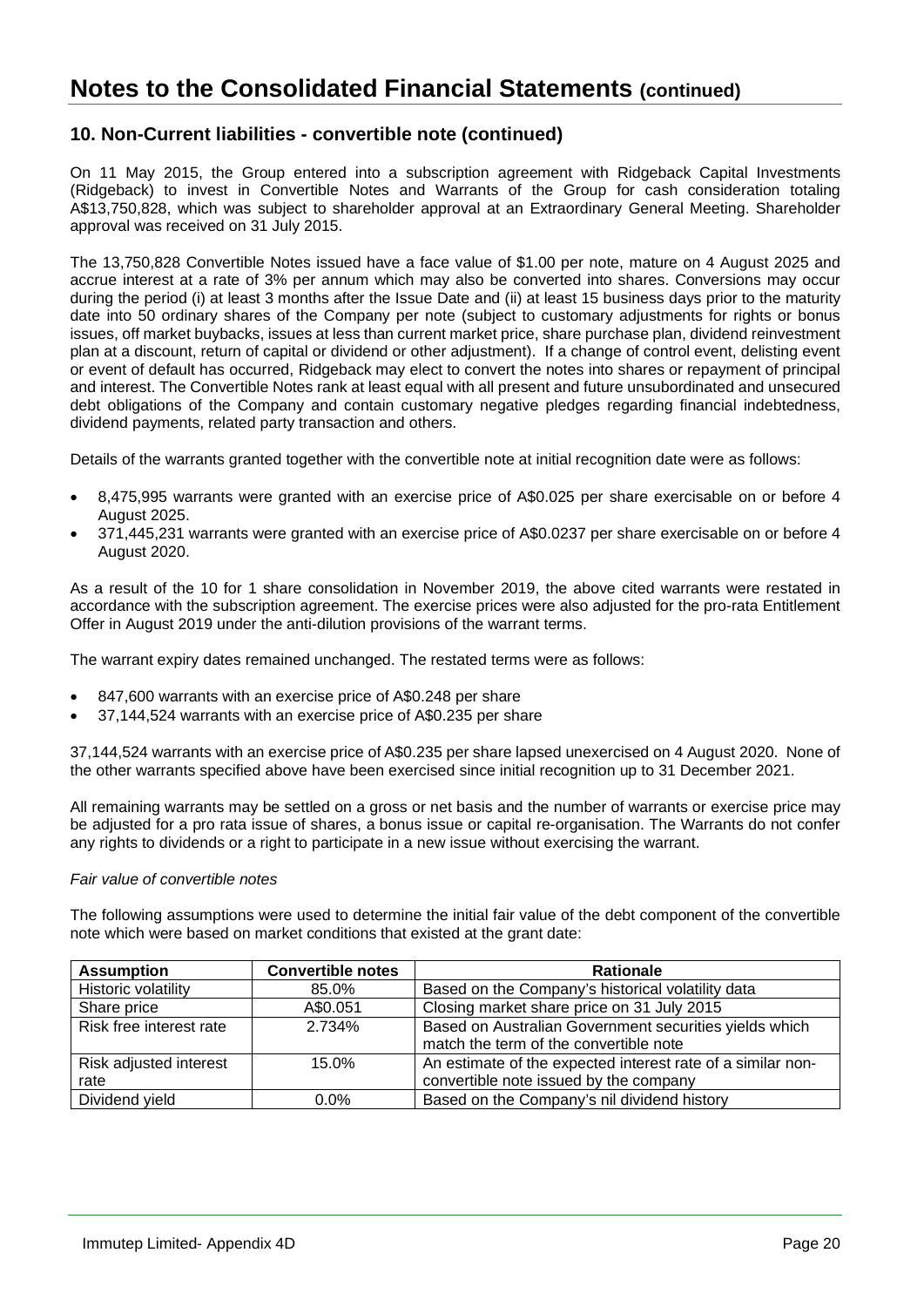## **10. Non-Current liabilities - convertible note (continued)**

The fair value of the convertible note is allocated between a financial liability for the traditional note component of the convertible note and into equity which represents the conversion feature. The traditional note component of the convertible note was initially recorded at fair value of \$4.4m, based on the present value of the contractual cash flows of the note discounted at 15%. The remaining value of the convertible note was allocated to the conversion feature and recognised as equity.

After initial recognition, there were 3 subsequent conversions of convertible notes in the financial year ended 30 June 2021 as follows:

- Conversion of 3,437,707 convertible notes on 18 March 2021
- Conversion of 3,437,707 convertible notes on 14 May 2021
- Conversion of 3,437,707 convertible notes on 7 June 2021

3,437,707 convertible notes (i.e. 25% of the initial convertible notes) remain outstanding as at 31 December 2021, each with a face value of A\$1.00. The liability component of the convertible note has been measured at fair value as required by AASB 2 – Share-based Payments.

|                                  | Convertible Note -<br>Liability | <b>Conversion Feature</b><br>- Equity |
|----------------------------------|---------------------------------|---------------------------------------|
|                                  | A\$                             | A\$                                   |
| Fair value at issuance           | 4.419.531                       | 41.431.774                            |
| Accumulated fair value movements | 5,730,508                       |                                       |
| Conversion to ordinary shares    | (7.434.202)                     | (31,073,830)                          |
| Balance at 31 December 2021      | 2,715,837                       | 10.357.944                            |

### **11. Non-Current liabilities – US warrants**

|                         | 31 December 2021<br>A\$ | 30 June 2021<br>A\$ |
|-------------------------|-------------------------|---------------------|
| Opening balance         | 722.967                 | 949.600             |
| Fair value movements    | (184.529)               | 8,663,013           |
| Exercising of warrants* |                         | (8,889,647)         |
| <b>Closing Balance</b>  | 538,438                 | 722.966             |

\*In December 2020, US investors exercised 3,238,981 warrants at an exercise price of US\$2.49 each. Immutep received US\$8.07m (A\$10.66m) cash payment in total. In total, 394,737 warrants from the warrant issuance in July 2017 remain at the reporting date. All of the warrants which were issued in December 2018 were exercised during the 31 December 2020 half-year reporting period.

In July 2017, the Group completed its first US capital raise after it entered into a securities purchase agreement with certain accredited investors for the Group to issue American Depositary Shares (ADSs) and Warrants of Immutep for cash consideration totaling A\$6,561,765. In this private placement, the Company agreed to issue unregistered warrants to purchase up to 1,973,451 of its ADSs. The warrants were issued with an exercise price of US\$2.50 per ADS, are exercisable immediately and will expire on 5 January 2023. The warrants do not confer any rights to dividends or a right to participate in a new issue without exercising the warrant. In December 2020, 1,158,981 of these warrants were exercised at US\$2.49 each and in June 2021, 188,230 warrants were exercised at US\$2.49 each, hence 206,507 of these warrants remain as at 31 December 2021.

In December 2018, the Group completed its second US capital raise after it entered into a securities purchase agreement with certain accredited investors to purchase American Depositary Shares (ADSs) and Warrants of Immutep for cash consideration totaling A\$7,328,509. In this private placement, the Group agreed to issue unregistered warrants to purchase up to 2,080,000 of its ADSs. The warrants were issued with an exercise price of US\$2.50 per ADS. The Warrants were able to be exercised in whole or in part at any time or times up until the Warrant Expiry Date of 12 February 2022. The warrants did not confer any rights to dividends or a right to participate in a new issue without exercising the warrant. In December 2020, 2,080,000 of these warrants were exercised at US\$2.49 each, hence none of these warrants remain as at 31 December 2021.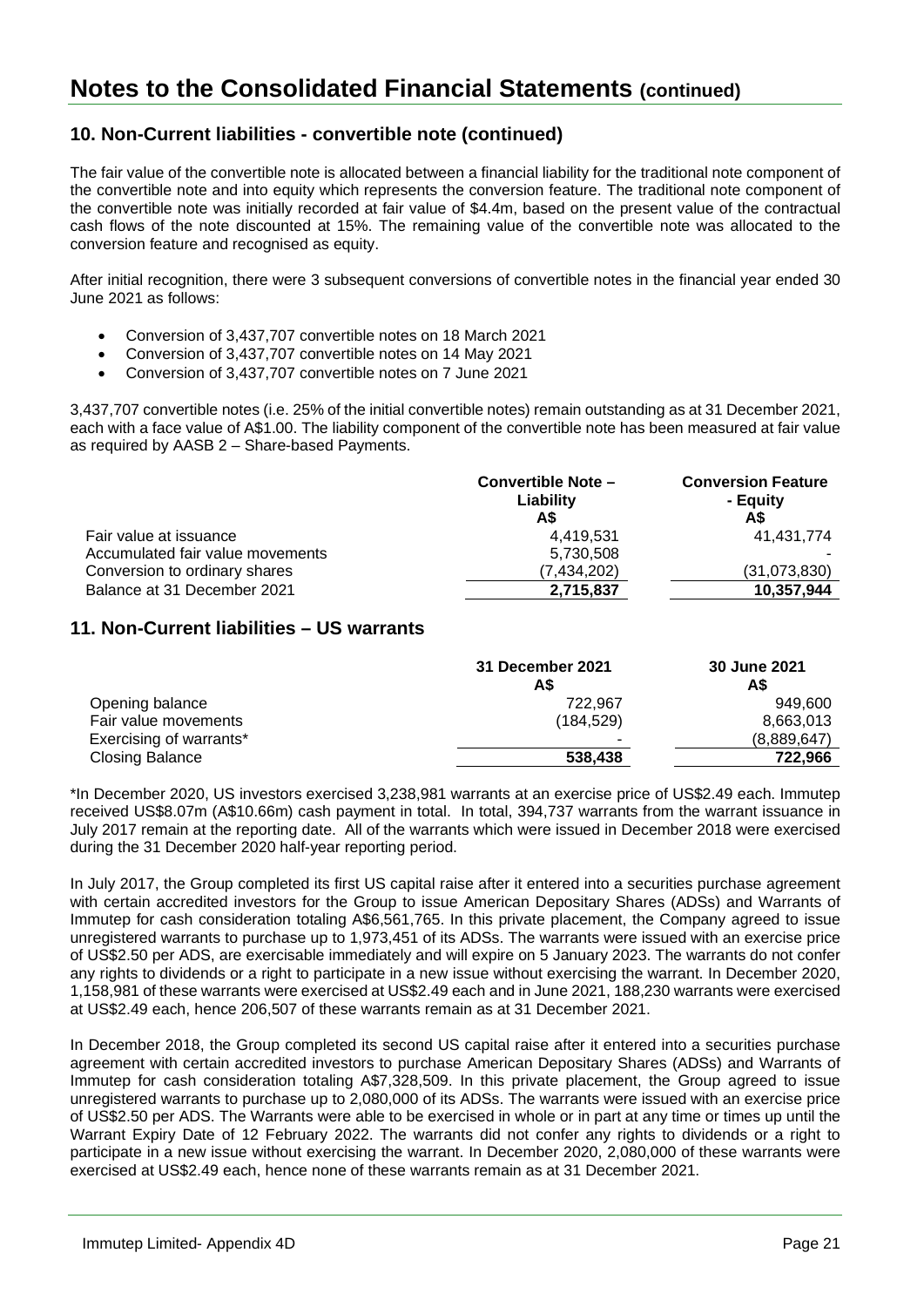## **11. Non-Current liabilities – US warrants (continued)**

Both US warrant issues represent a written option to exchange a fixed number of the Group's own equity instruments for a fixed amount of cash that is denominated in a foreign currency (US dollars) and is thus classified as a derivative financial liability in accordance with AASB 132 – Financial Instruments. The US warrants liability is initially recorded at fair value at issue date and subsequently measured at fair value through profit and loss at each reporting date. Capital raising costs have been allocated proportionately between issued capital and the US warrant issues in accordance with their relative fair values.

The 10 for 1 share consolidation in November 2019 did not change the number of US warrants nor the exercise price of those warrants as the American Depository Receipt (ADR) ratio was also changed from 1 ADS representing 100 shares to 1 ADS representing 10 shares. The effective date of the change was 7 November 2019.

However, under the anti-dilution clause of share purchase agreements, the exercise price was adjusted due to the entitlement offer the Group conducted in August 2019. As a result, the exercise price for the remaining warrants is now US\$2.49.

#### *Fair value of warrants*

The warrants granted are not traded in an active market and the fair value has thus been estimated by using the Black-Scholes pricing model based on the following assumptions. Key terms of the warrants are included above. The following assumptions were based on observable market conditions that existed at the issue date and at 31 December 2021:

| <b>Assumption</b>   | At issue date | At 31 December<br>2021 | <b>Rationale</b>                                 |
|---------------------|---------------|------------------------|--------------------------------------------------|
| Historic volatility | 58.0%         | 136.88%                | Based on 12-month historical volatility data for |
|                     |               |                        | the Company                                      |
| Exercise price      | US\$2.50      | US\$2.49               | As per subscription agreement                    |
| Share price         | US\$2.17      | <b>US\$3.28</b>        | Closing share price on valuation date from       |
|                     |               |                        | external market source                           |
| Risk-free           | 1.93%         | 0.39%                  | Based on the US Government securities yields     |
| interest rate       |               |                        | which match the term of the warrant              |
| Dividend yield      | $0.0\%$       | $0.0\%$                | Based on the Company's nil dividend history      |
| Fair value per      | US\$1.0716    | US\$1.8919             | Determined using Black-Scholes models with       |
| warrant             | A\$1.3962     | A\$2.6074              | the inputs above                                 |
| Fair value          | A\$2,755,375  | A\$538,438             | Fair value of 206,507 warrants as at issue date  |
|                     |               |                        | and fair value of 206,507 warrants as at 31      |
|                     |               |                        | December 2021                                    |

#### July 2017 warrants

\*Exercising price has been adjusted as per anti-dilution clause in the share purchase agreement.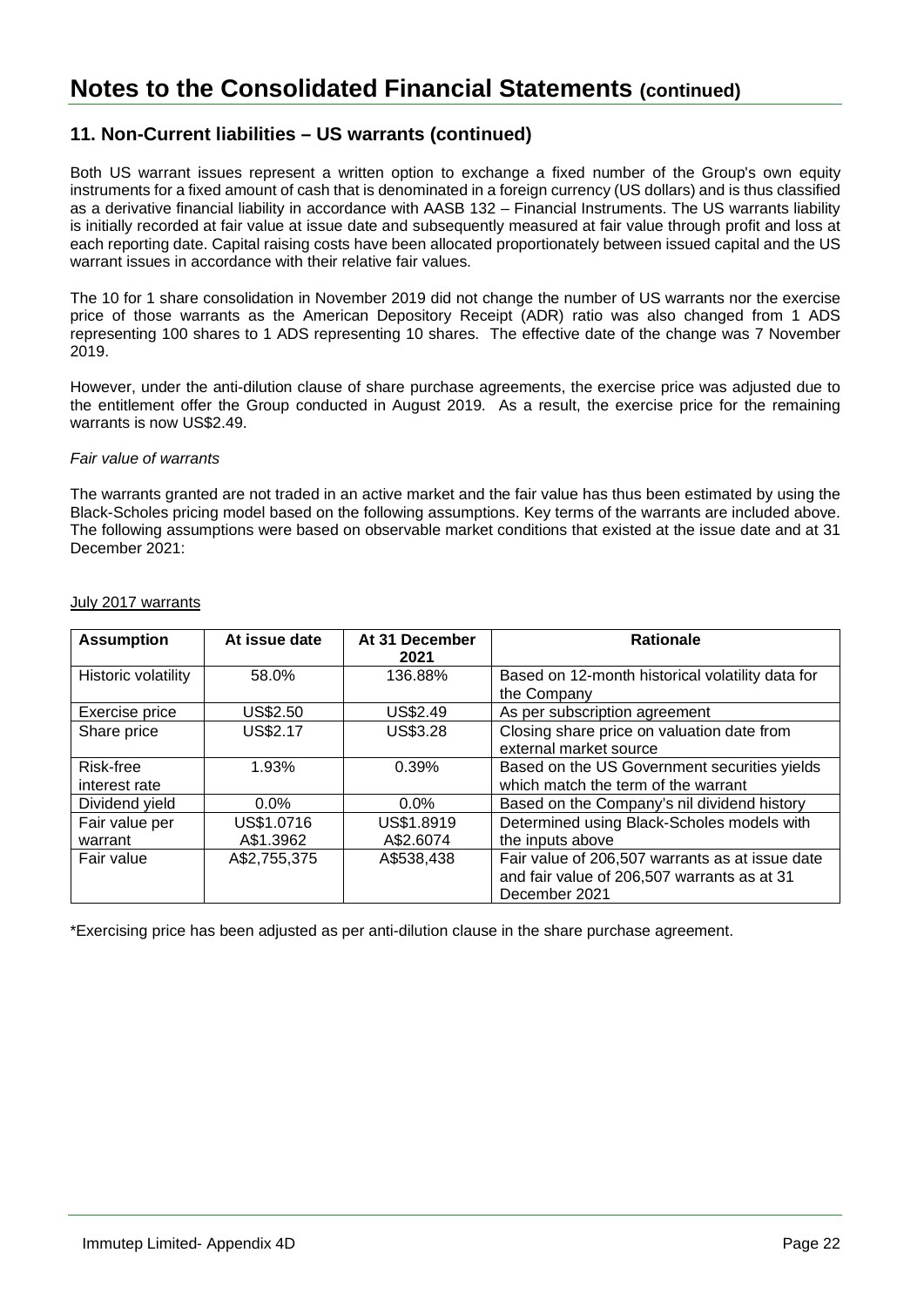## **12. Equity – Contributed**

|                                                       | <b>Note</b> | 31 December 2021<br>A\$ | 30 June 2021<br>A\$ |
|-------------------------------------------------------|-------------|-------------------------|---------------------|
| <b>Issued and Paid-Up Capital</b>                     |             |                         |                     |
| Fully paid ordinary shares<br>Options over fully paid | 12(a)       | 355,686,012             | 303,760,351         |
| ordinary shares                                       |             | 9,661,954               | 9,661,954           |
| <b>Total Issued Capital</b>                           |             | 365,347,966             | 313,422,305         |

| (a) Ordinary shares                                                          | <b>Note</b> | <b>31 December 2021</b>  |             | 30 June 2021 |               |
|------------------------------------------------------------------------------|-------------|--------------------------|-------------|--------------|---------------|
|                                                                              |             | No.                      | A\$         | No.          | A\$           |
| At the beginning of reporting period<br>Transaction costs relating to share  |             | 748,152,935              | 303,760,351 | 487,630,938  | 233,328,553   |
| issues<br>Exercise of performance rights<br>during the period (shares issued |             | $\overline{\phantom{a}}$ | (2,386,919) |              | (2, 135, 000) |
| during the period)                                                           | 12(b)       | 3,200,000                | 872,250     | 5,487,851    | 1,571,294     |
| Shares issued during period<br><b>Conversion of Convertible Notes</b>        | 12(b)       | 102,769,866              | 53,440,330  | 149,630,586  | 43,307,232    |
| (shares issued during the period)<br>Exercise of warrants (shares            |             |                          |             | 71,131,450   | 12,092,937    |
| issued during the period)<br>Transaction costs relating to                   | 12(b)       |                          |             | 34.272.110   | 15,604,694    |
| exercise of warrants                                                         |             |                          |             |              | (9,359)       |
| At reporting date                                                            |             | 854,122,801              | 355,686,012 | 748,152,935  | 303.760.351   |

**(b) Shares issued**

| 31 December 2021 details<br>Shares placement July 2021                                               | Number of shares<br>88,970,717  | Issue<br>price<br>A\$<br>0.52        | Total<br>A\$<br>46,264,773 |
|------------------------------------------------------------------------------------------------------|---------------------------------|--------------------------------------|----------------------------|
| Shares issued under Securities Purchase Plan<br>Exercise of performance rights (shares issued during | 13,799,149                      | 0.52                                 | 7,175,557                  |
| the period)                                                                                          | 3,200,000                       | 0.27                                 | 872,250                    |
| Exercise of US Warrants                                                                              |                                 |                                      |                            |
|                                                                                                      | 105,969,866                     |                                      | 54,312,580                 |
| 30 June 2021 details<br>Share placement November 2020                                                | Number of shares<br>123,216,687 | <b>Issue</b><br>price<br>A\$<br>0.24 | Total<br>A\$<br>29,572,005 |
| Share placement June 2021                                                                            | 26,413,899                      | 0.52                                 | 13,735,227                 |
| Performance rights exercised (transfer from share-<br>based payment reserve)                         | 5,487,851                       | 0.29                                 | 1,571,294                  |
| Convertible Notes exercised                                                                          | 71,131,450                      | 0.17                                 | 12,092,937                 |
| Exercise of warrants                                                                                 | 34,272,110                      | 0.46                                 | 15,604,694                 |
|                                                                                                      | 260,521,997                     |                                      | 72,576,157                 |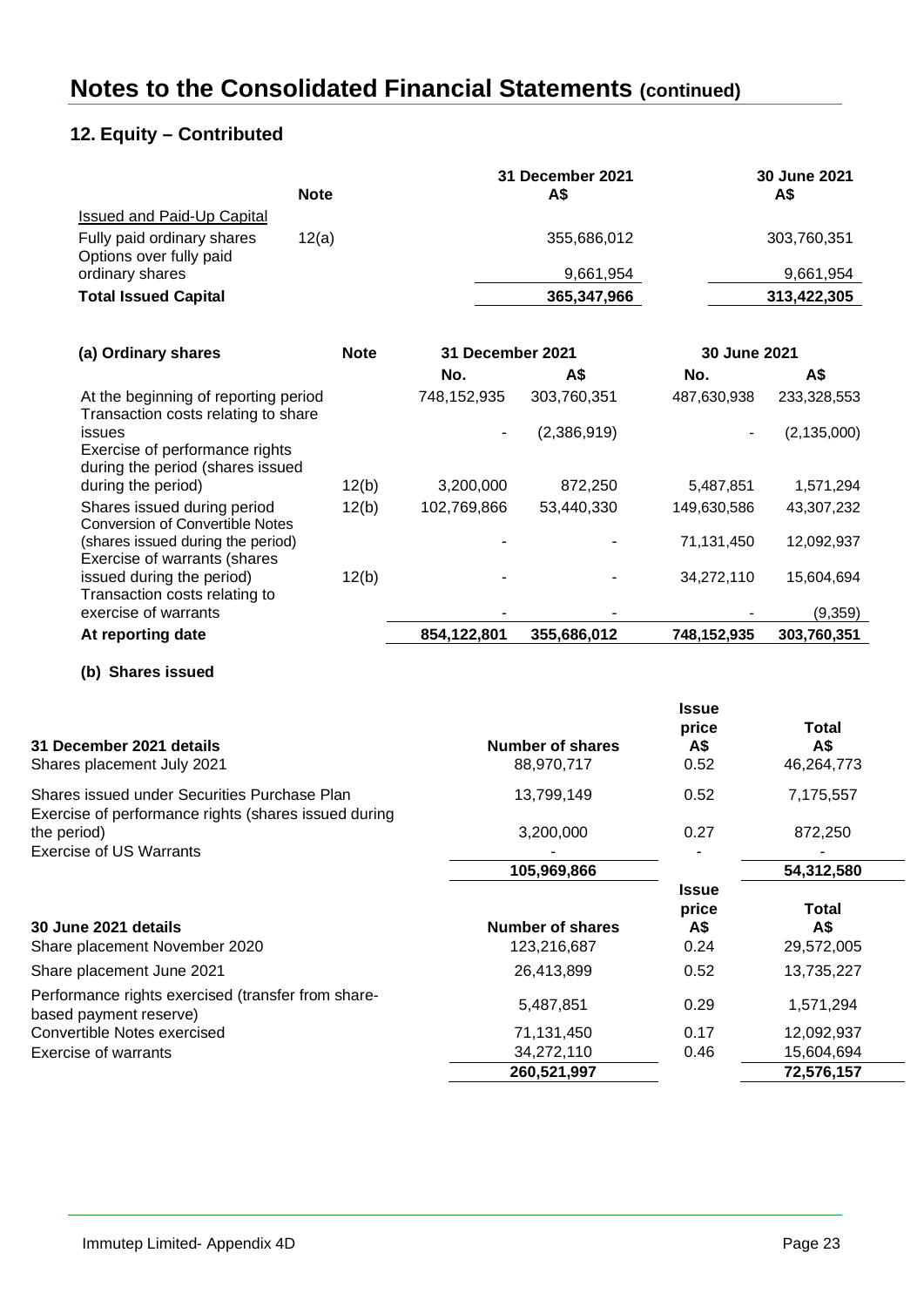## **13. Equity – Reserves and accumulated losses**

|                                                                                                                                                 | 31 December 2021<br>S | 30 June 2021<br>S        |
|-------------------------------------------------------------------------------------------------------------------------------------------------|-----------------------|--------------------------|
| (a) Reserves                                                                                                                                    |                       |                          |
| Options issued reserve                                                                                                                          | 19,116,205            | 19,116,205               |
| Conversion feature of convertible note reserve                                                                                                  | 10,357,944            | 10,357,944               |
| Foreign currency translation reserve                                                                                                            | 676,340               | 1,174,332                |
| Share-based payments reserve                                                                                                                    | 4,294,501             | 3,843,045                |
|                                                                                                                                                 | 34,444,990            | 34,491,526               |
| Movements in options issued reserve were as<br>follows:                                                                                         |                       |                          |
| Opening balance and closing balance                                                                                                             | 19,116,205            | 19,116,205               |
| Movements in conversion feature of convertible note<br>reserve                                                                                  |                       |                          |
| Opening balance                                                                                                                                 | 10,357,944            | 41,431,774               |
| Transfer to accumulated losses on conversion of<br><b>Convertible Notes</b>                                                                     |                       | (24, 075, 358)           |
| Transfer to contributed equity on conversion of<br><b>Convertible Notes</b>                                                                     |                       | (6,998,472)              |
| <b>Ending balance</b>                                                                                                                           | 10,357,944            | 10,357,944               |
| Movements in foreign currency translation reserve<br>were as follows:<br>Opening balance<br>Currency translation differences arising during the | 1,174,332             | 1,754,740                |
| half-year                                                                                                                                       | (497,992)             | (580, 408)               |
| Ending balance                                                                                                                                  | 676,340               | 1,174,332                |
| Movements in share-based payments reserve were<br>as follows:                                                                                   |                       |                          |
| Opening balance                                                                                                                                 | 3,843,045             | 3,712,180                |
| Options and performance rights expensed during the<br>half-year                                                                                 | 1,323,706             | 1,702,159                |
| Exercise of vested performance rights transferred to                                                                                            |                       |                          |
| contributed equity                                                                                                                              | (872, 250)            | (1,571,294)<br>3,843,045 |
| Ending balance                                                                                                                                  | 4,294,501             |                          |
| (b) Accumulated losses                                                                                                                          |                       |                          |
| Movements in accumulated losses were as follows:                                                                                                |                       |                          |
| Opening balance                                                                                                                                 | (274, 642, 220)       | (275, 706, 061)          |
| Net loss for the half-year                                                                                                                      | (16, 270, 213)        | (29, 902, 624)           |
| <b>Conversion of Convertible Notes</b>                                                                                                          |                       | 26,415,084               |
| Exercise of warrants                                                                                                                            |                       | 4,551,381                |
| Ending balance                                                                                                                                  | (290, 912, 433)       | (274, 642, 220)          |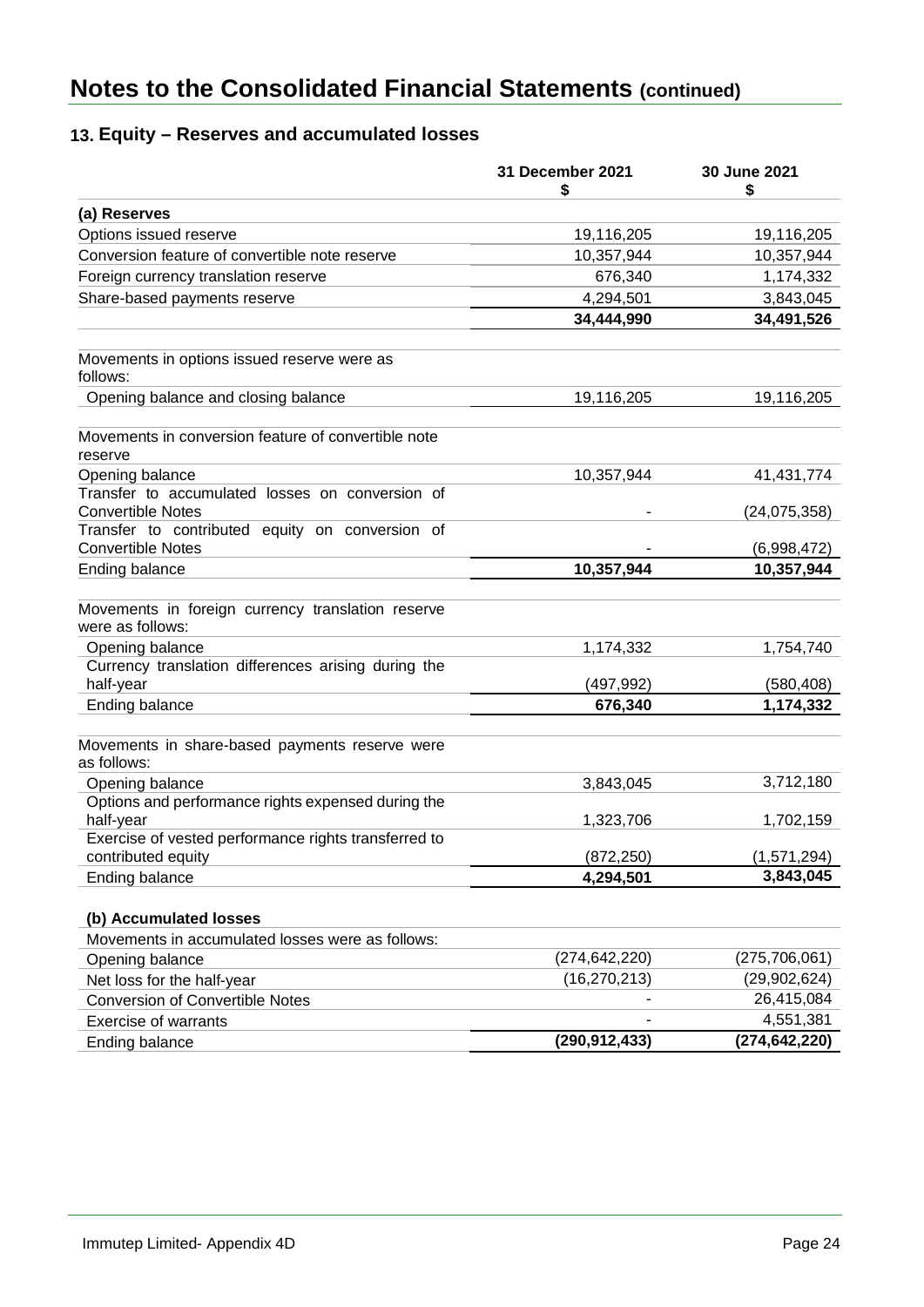## **14. Subsidiaries**

The consolidated financial statements incorporate the assets, liabilities, and results of the following subsidiaries:

| <b>Country of</b> |          |      |                                            |
|-------------------|----------|------|--------------------------------------------|
| incorporation     | shares   | %    | %                                          |
| Australia         | Ordinary | 100% | 100%                                       |
| Australia         | Ordinary | 100% | 100%                                       |
| Germany           | Ordinary | 100% | 100%                                       |
| USA               | Ordinary | 100% | 100%                                       |
| UAE               | Ordinary | 100% | 100%                                       |
| France            | Ordinary | 100% | 100%                                       |
|                   |          |      | Class of 31 December 2021 31 December 2020 |

## **15. Contingent Liabilities**

There were no material contingent liabilities at 31 December 2021.

## **16. Events Occurring After the Balance Sheet Date**

No matter or circumstance has arisen since 31 December 2021 that has significantly affected, or may significantly affect the Group's operations, the results of those operations or the Group's state of affairs in future financial years.

## **17. Fair value measurement of financial instruments**

This note provides an update on the judgements and estimates made by the Group in determining the fair values of the financial instruments since the last annual financial report.

#### *(i) Fair value hierarchy*

To provide an indication about the reliability of the inputs used in determining fair value, the Group classifies its financial instruments into the three levels prescribed under the accounting standards. An explanation of each level follows underneath the table.

The following table presents the Group's financial assets and financial liabilities measured and recognised at fair value at 31 December 2021 and 30 June 2021 on a recurring basis:

| At 31 December 2021        | Level 1<br>A\$ | Level 2<br>A\$ | Level 3<br>A\$ | <b>Total</b><br>А\$ |
|----------------------------|----------------|----------------|----------------|---------------------|
| Liabilities                |                |                |                |                     |
| Convertible note liability |                |                | 2,715,837      | 2,715,837           |
| Warrant liability          |                | 538,438        |                | 538,438             |
| <b>Total liabilities</b>   |                | 538,438        | 2,715,837      | 3,254,275           |
| At 30 June 2021            | Level 1<br>A\$ | Level 2<br>A\$ | Level 3<br>A\$ | <b>Total</b><br>A\$ |
| Liabilities                |                |                |                |                     |
| Convertible note liability |                |                | 2,526,870      | 2,526,870           |
| Warrant liability          |                | 722,966        |                | 722,966             |
| <b>Total liabilities</b>   |                | 722,966        | 2,526,870      | 3,249,836           |

*(ii) Valuation techniques used to determine fair values*

**Level 1:** The fair value of financial instruments trade in active markets (such as publicly traded derivatives, and trading and available-for-sale securities) is based on quoted (unadjusted) market prices at the end of the reporting period. The quoted market price used for financial assets held by the Group is the current bid price. These instruments are included in level 1.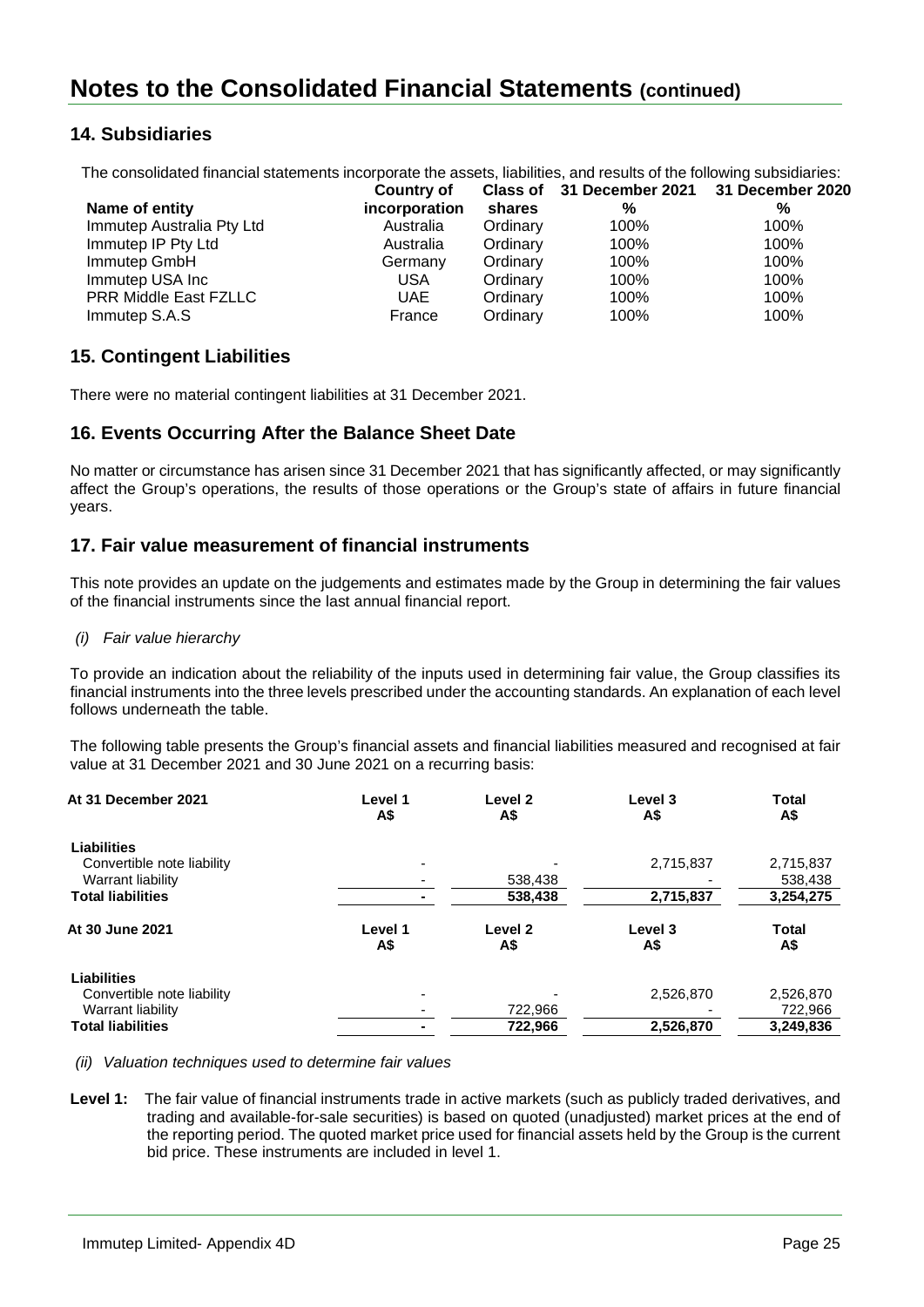## **17. Fair value measurement of financial instruments (continued)**

- **Level 2:** The fair value of financial instruments that are not traded in an active market (for example over-thecounter derivatives) is determined using valuation techniques. These valuation techniques maximise the use of observable market data where it is available and rely as little as possible on entity specific estimates. If all significant inputs required to fair value an instrument are observable, the instrument is included in level 2.
- Level 3: If one or more of the significant inputs is not based on observable market data, the instrument is included in level 3. This is the case for unlisted equity securities.

Specific valuation techniques used to value financial instruments include:

- The use of quoted market prices or dealer quotes for similar instruments.
- The fair value of interest rate swaps is calculated as the present value of the estimated future cash flows based on observable yield curves.
- The fair value of forward foreign exchange contracts is determined using forward exchange rates at the balance sheet date
- The fair value of the remaining financial instruments is determined using discounted cash flow analysis

*(iii) Fair value measurements using valuation techniques*

- There are no financial instruments as at 31 December 2021 and 30 June 2021 under Level 1.
- Level 2 financial instruments consist of warrant liabilities. Refer to Note 11 for details of fair value measurement.
- Level 3 financial instruments consist of convertible notes. Refer to Note 10 for details of fair value measurement
- *(iv) Valuation inputs and relationships to fair value*

For US warrant valuation inputs under Level 2, please refer to Note 11.

The following table summarises the quantitative information about the significant inputs used in level 3 fair value measurements:

| <b>Description</b> | <b>Fair value</b><br>at 31 December 2021 | Unobservable inputs         | Range of inputs |
|--------------------|------------------------------------------|-----------------------------|-----------------|
| Convertible note   | 2,715,837                                | Face value                  | 3.437.707       |
|                    |                                          | Interest rate of note       | 3.0%            |
|                    |                                          | Risk adjusted interest rate | 15.0%           |

*(v) Valuation inputs and relationships to fair value*

The convertible note was valued using a discounted cashflow model.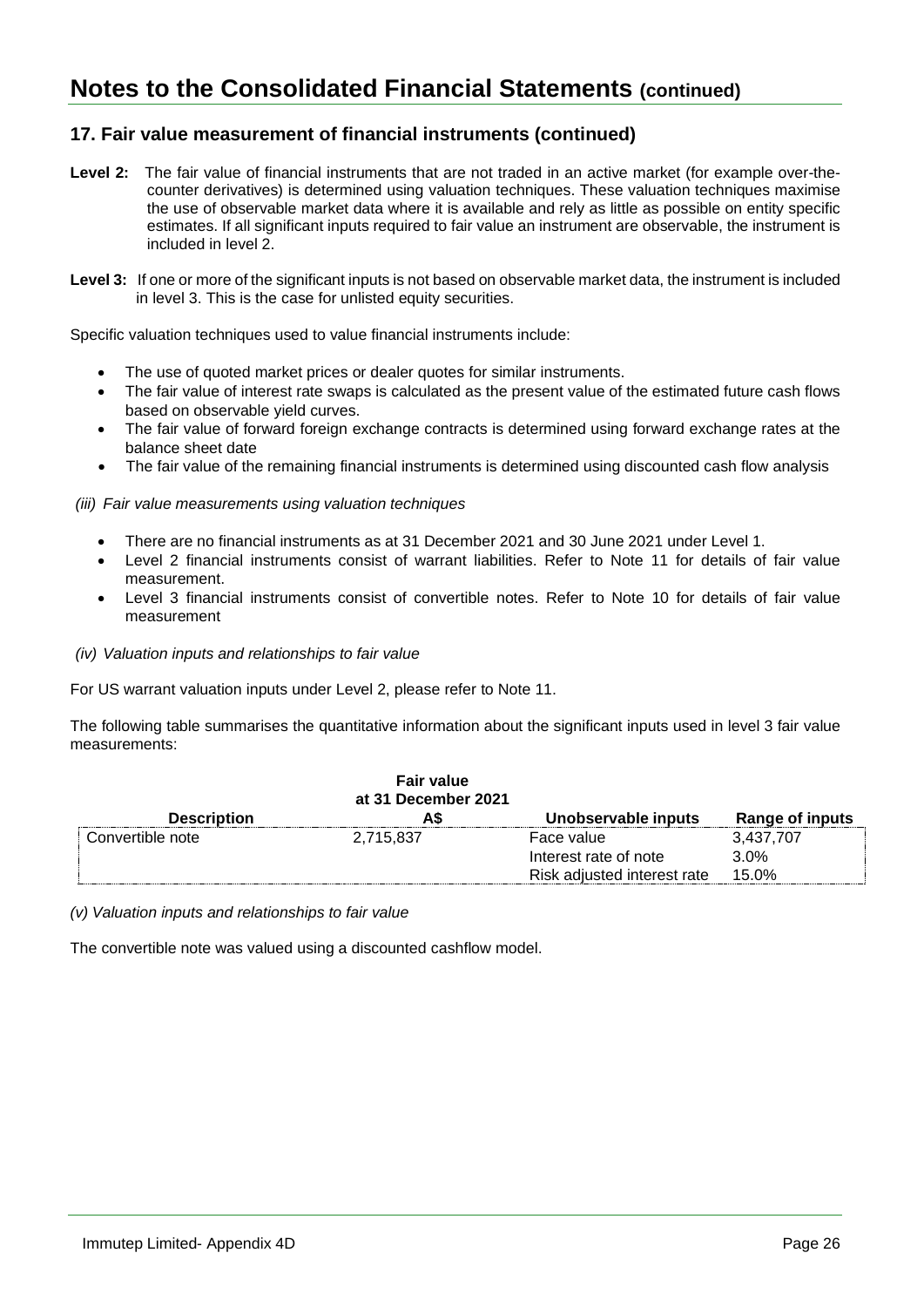## **Directors' Declaration**

The Directors of the company declare that:

- a) The financial statements and notes, as set out on pages 10 to 26 are in accordance with the *Corporations Act 2001*, including:
	- (i) complying with Accounting Standards, the *Corporations Regulations 2001* and other mandatory professional reporting requirements; and
	- (ii) giving a true and fair view of the group's financial position as at 31 December 2021 and of its performance for the half-year ended on that date.
- b) there are reasonable grounds to believe that Immutep Limited will be able to pay its debts as and when they become due and payable.

This declaration is made in accordance with a resolution of the Board of Directors.

 $l.$  $(9)$ 

**Mr Marc Voigt CEO and Executive Director**

**Immutep Limited Dated: 23 February 2022**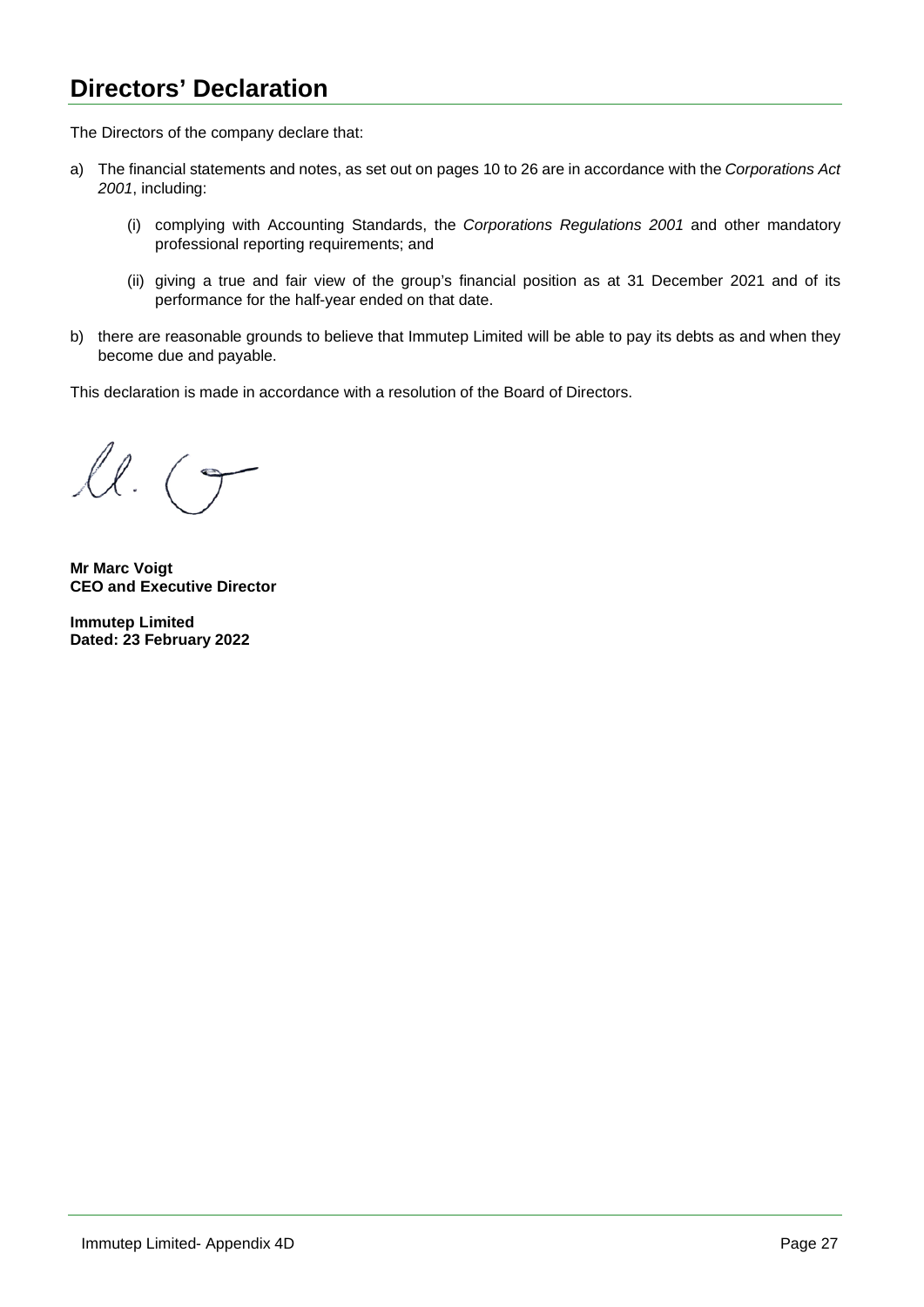

## Independent auditor's review report to the members of Immutep Limited

## **Report on the half-year financial report**

### **Conclusion**

We have reviewed the half-year financial report of Immutep Limited (the Company) and the entities it controlled during the half-year (together the Group), which comprises the consolidated balance sheet as at 31 December 2021, the consolidated statement of comprehensive income, consolidated statement of changes in equity and consolidated statement of cash flows for the half-year ended on that date, significant accounting policies and explanatory notes and the directors' declaration.

Based on our review, which is not an audit, we have not become aware of any matter that makes us believe that the accompanying half-year financial report of Immutep Limited does not comply with the *Corporations Act 2001* including:

- 1. giving a true and fair view of the Group's financial position as at 31 December 2021 and of its performance for the half-year ended on that date
- 2. complying with Accounting Standard AASB 134 *Interim Financial Reporting* and the *Corporations Regulations 2001*.

### **Basis for conclusion**

We conducted our review in accordance with ASRE 2410 *Review of a Financial Report Performed by the Independent Auditor of the Entity* (ASRE 2410). Our responsibilities are further described in the *Auditor's responsibilities for the review of the half-year financial report* section of our report.

We are independent of the Group in accordance with the auditor independence requirements of the *Corporations Act 2001* and the ethical requirements of the Accounting Professional & Ethical Standards Board's APES 110 *Code of Ethics for Professional Accountants (including Independence Standards)* (the Code) that are relevant to the audit of the annual financial report in Australia. We have also fulfilled our other ethical responsibilities in accordance with the Code.

### **Responsibilities of the directors for the half-year financial report**

The directors of the Company are responsible for the preparation of the half-year financial report that gives a true and fair view in accordance with Australian Accounting Standards and the *Corporations Act 2001* and for such internal control as the directors determine is necessary to enable the preparation of the half-year financial report that gives a true and fair view and is free from material misstatement whether due to fraud or error.

### **Auditor's responsibilities for the review of the half-year financial report**

Our responsibility is to express a conclusion on the half-year financial report based on our review. ASRE 2410 requires us to conclude whether we have become aware of any matter that makes us believe that the half-year financial report is not in accordance with the *Corporations Act 2001* including giving a true and fair view of the Group's financial position as at 31 December 2021 and of its performance for the half-year ended on that date, and complying with Accounting Standard AASB 134 *Interim Financial Reporting* and the *Corporations Regulations 2001*.

PricewaterhouseCoopers, ABN 52 780 433 757

One International Towers Sydney, Watermans Quay, Barangaroo, GPO BOX 2650, SYDNEY NSW 2001 T: +61 2 8266 0000, F: +61 2 8266 9999

Level 11, 1PSQ, 169 Macquarie Street, Parramatta NSW 2150, PO Box 1155 Parramatta NSW 2124 T: +61 2 9659 2476, F: +61 2 8266 9999

Liability limited by a scheme approved under Professional Standards Legislation.